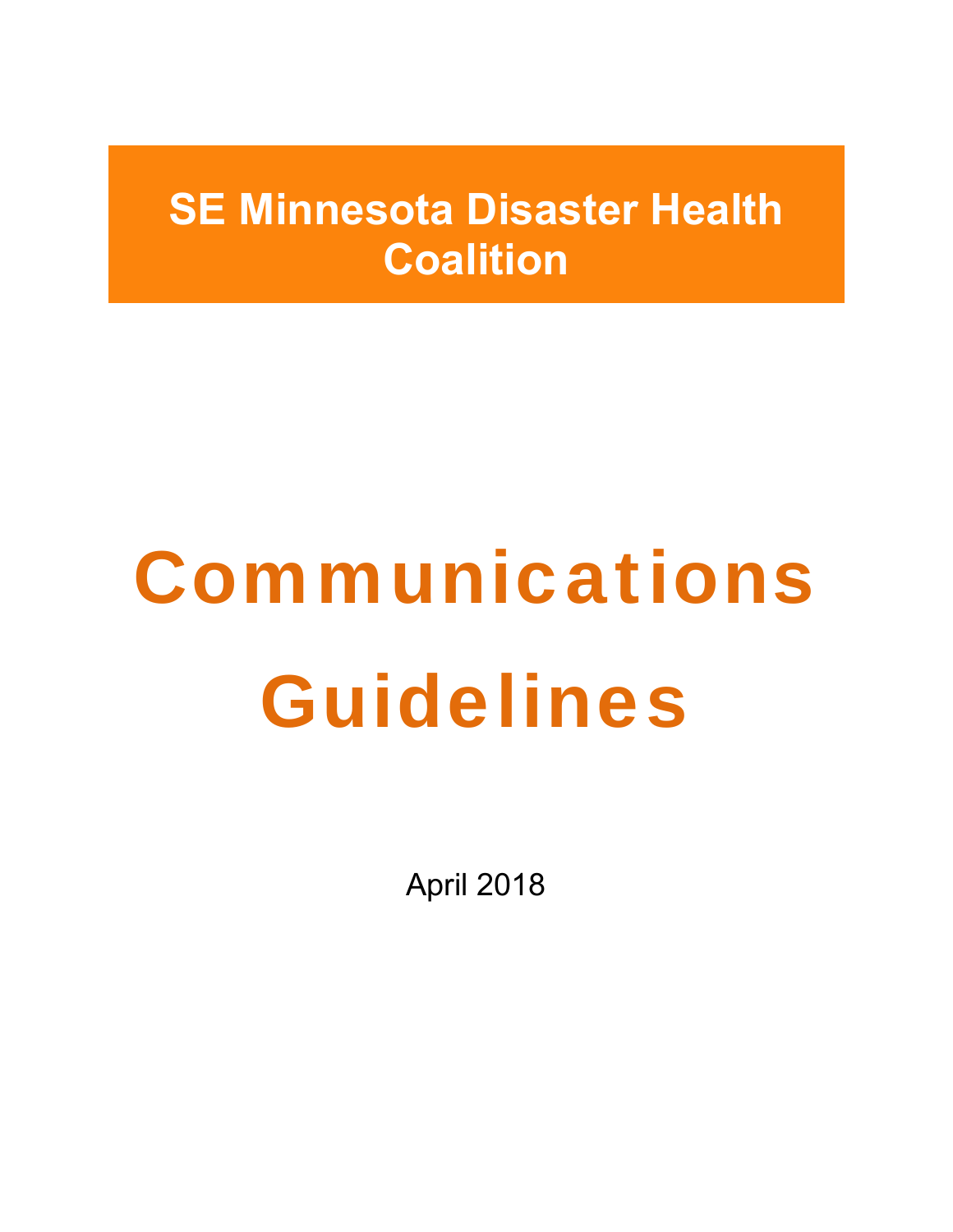## **TABLE OF CONTENTS**

| Appendix D - SE Minnesota Hospital Emergency Department Channel Layout  14  |  |
|-----------------------------------------------------------------------------|--|
|                                                                             |  |
|                                                                             |  |
| Appendix G - SE Minnesota Hospital Channel Layout Talkgroup Descriptions 17 |  |
|                                                                             |  |
|                                                                             |  |
|                                                                             |  |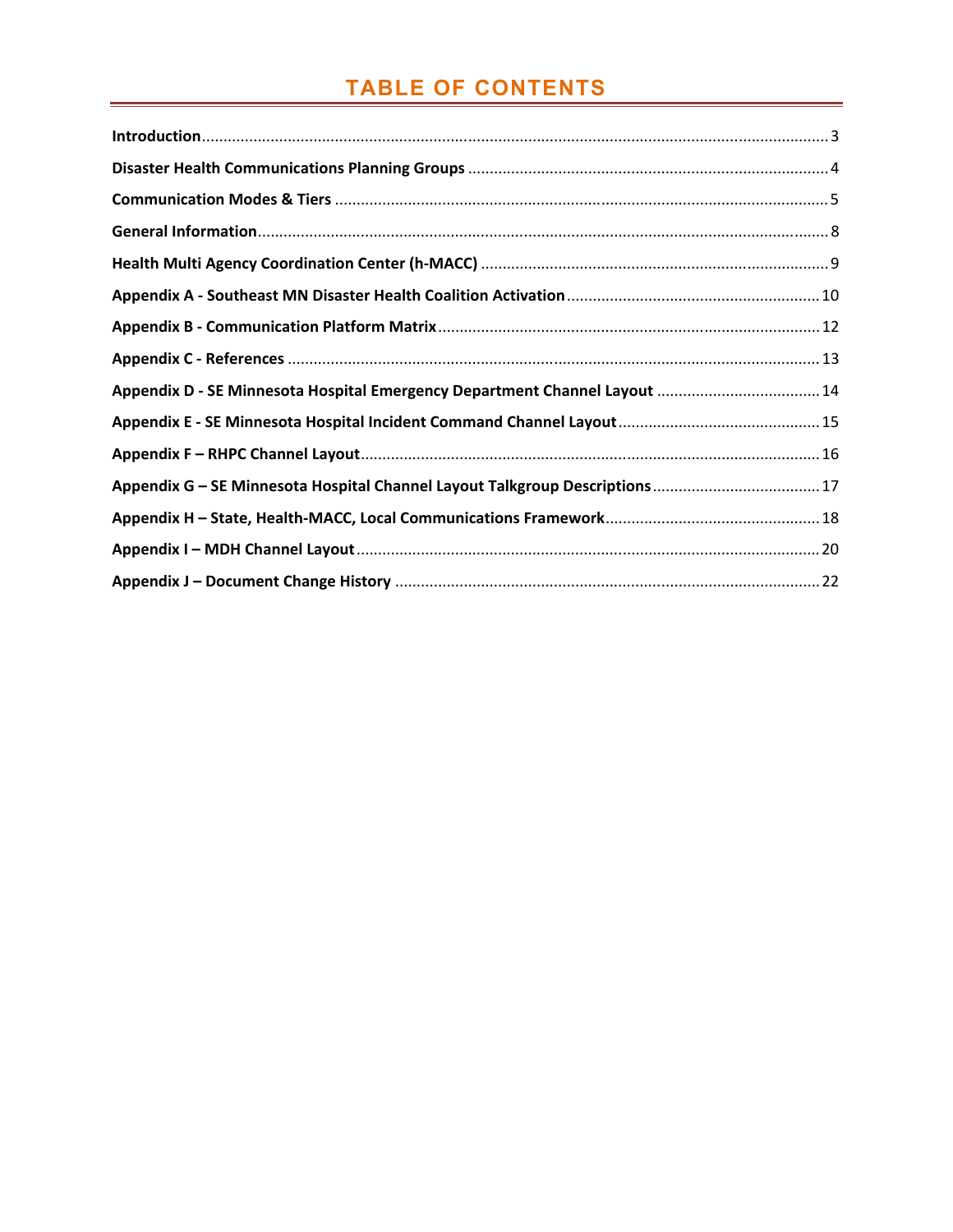## **INTRODUCTION**

The Disaster Health Coalition consists of organizations with responsibilities to mitigate the likelihood of a hazard negatively impacting the ability of a Disaster Health system to provide services and to prepare for, respond to, recover from consequences of a disaster to the Disaster Health system, the purpose of the SE MN Disaster Health Coalition (SEMNDHC) is to facilitate preparedness to assist communities with building a Health and Medical Services (Emergency Support Function 8/ESF8) Capability to respond to and recover from disasters.

The following groups are represented as part of the SE MN Disaster Health Coalition:

- **Hospitals**
- **Local Public Health**
- **Emergency Management Agencies (Jurisdictional)**
- **Emergency Medical Services Regulatory Board (EMSRB)**
- **South East Emergency Medical Services (SE EMS)**
- **Long Term Care Facilities**
- Home Health
- **Specialty Services such as (e.g. dialysis centers, hospice centers)**
- Volunteer Organizations Active in Disasters (VOAD)

This document outlines the SEMNDHC Communications Plan. The goal of this plan is to provide information to support interoperability and effective communication among Coalition partners during times of disaster, as appropriate.

This document was created in accordance with the Minnesota Hospitals Communications Best Practice Guide published by the EMS, Hospital & Public Health Workgroup of the Statewide Emergency Communications Board, Operations & Technical Committee (SECB OTC).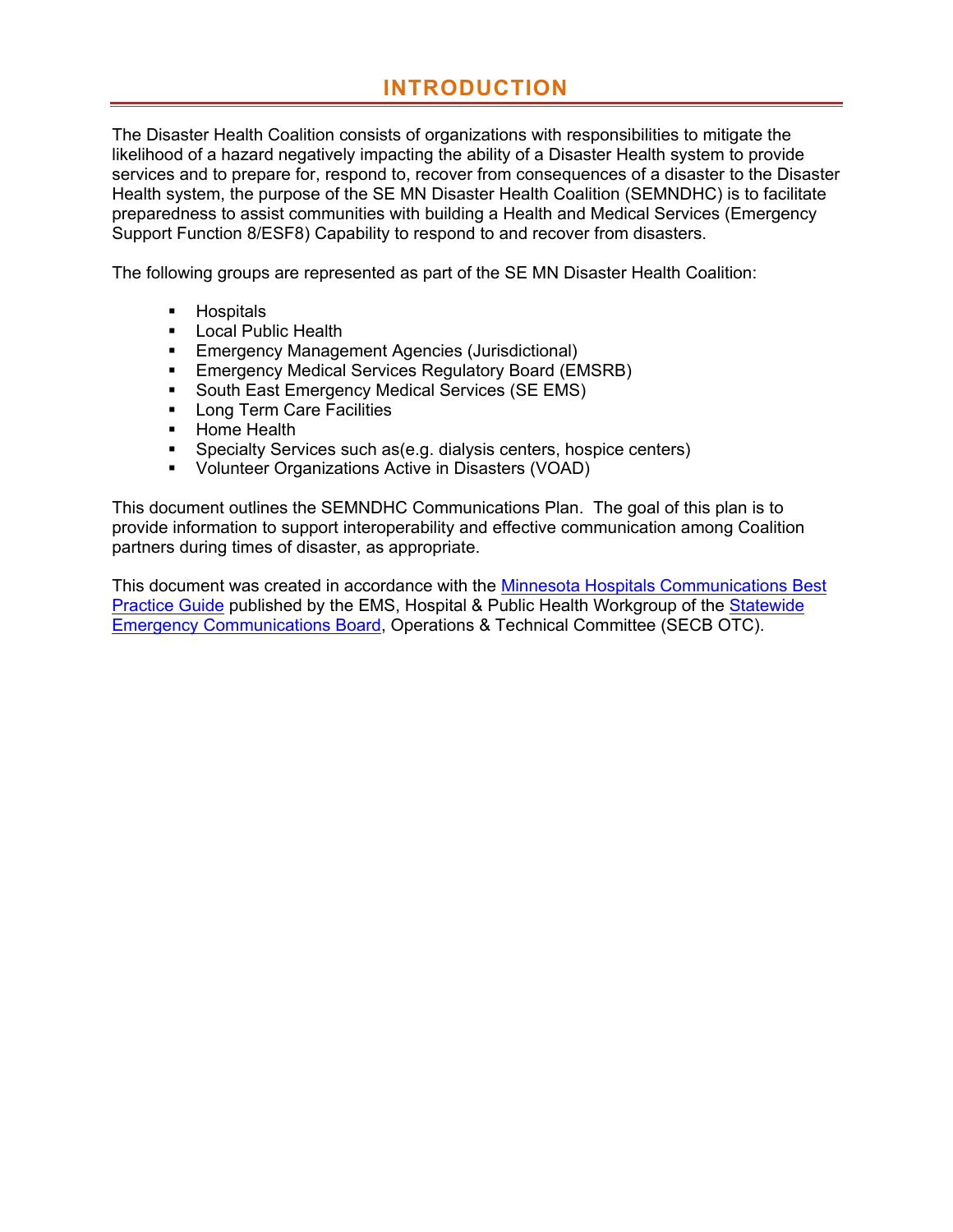## **DISASTER HEALTH COMMUNICATIONS PLANNING GROUPS**

#### SEMNDHC **Interoperable Communications Workgroup**

This group is a secondary workgroup of the coalition and is comprised of representatives from each of the Coalitions primary disciplines, a representative from the Regional Radio Board and the MNTrac Regional Coordinator. This workgroup only convenes when a communication issue needs to be addressed.

#### **SE Region User's Group**

This group is a Workgroup of the **Southeast Regional Radio Board Operation and Technical** Committee. Members include 800 MHz Radio User's from across the SE Region working in the areas of Public Safety and Disaster Health.

#### **MN***Trac* **State Workgroups**

The MN Department of Health Office of Emergency Preparedness facilitates an advisory workgroup to create policy, guidance, and training around the use of MNTrac

#### **Health Alert Network (HAN) State Coordinator Meetings**

This group is comprised of Local HAN coordinators which meet on a monthly conference call.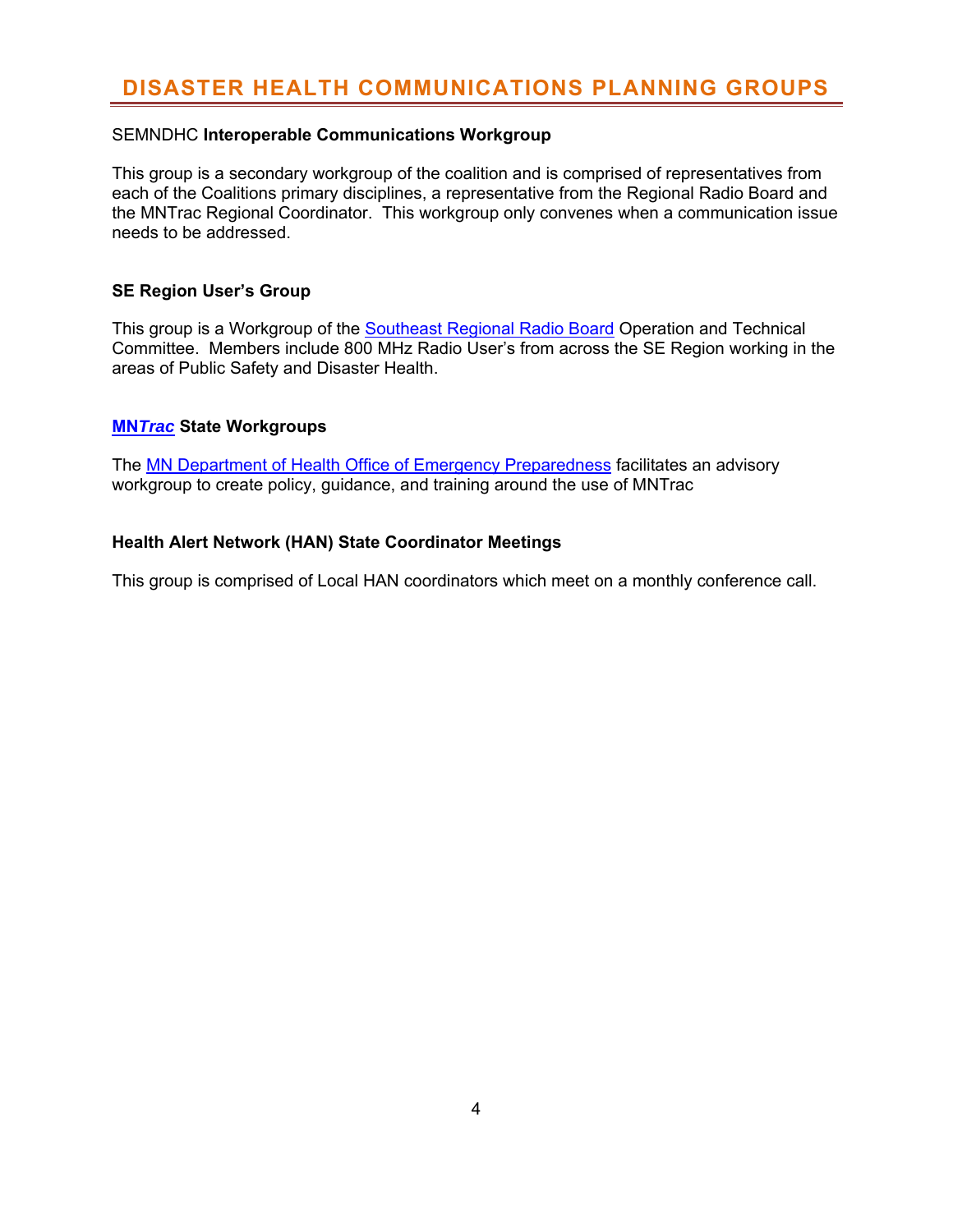This section describes different modes of communication used in the SE Region and how they are used to achieve interoperability.

The **Primary** communications modes are used day-to-day and as available during emergencies and disasters.

The **Secondary** modes are used when Primary Communications are down or during times of response.

The **Tertiary** modes are used when Primary and Secondary communications are down.

#### **Communication Matrix (Refer to Appendix B)**

#### **Primary Communication Modes**

#### **Phone**

Since phone is the primary method of communication, SEMNDHC members are encouraged to increase the continuity of their telecommunication systems by enrolling in one or more of the following programs.

- **TSP** Telecommunications Service Priority TSP is a program that authorizes national security and emergency preparedness (NS/EP) organizations to receive priority treatment for vital voice and data circuits or other telecommunications services. The TSP Program provides service vendors a Federal Communications Commission (FCC) mandate to prioritize requests by identifying those services critical to NS/EP. A TSP assignment ensures that it will receive priority attention by the service vendor before any non-TSP service during a disaster. https://www.fcc.gov/general/telecommunications-service-priority
- **GETS** Government Emergency Telecommunications Service The Government Emergency Telecommunications Service is a White House directed emergency phone service provided by the National Communications System (NCS) in the Office of Cybersecurity and Communications Division, National Protection and Programs Directorate, Department of Homeland Security. GETS provides emergency access and priority processing in the local and long distance segments of the Public Switched Telephone network (PSTN). It is intended to be used in an emergency or crisis situation when the PSTN is congested and the probability of completing a call over normal or other alternate telecommunication means has significantly decreased. https://www.fcc.gov/general/government-emergency-telecommunications-service
- **WPS**  Wireless Priority Services Wireless Priority Services is a priority calling capability that greatly increases the probability of call completion during a national security and emergency preparedness (NS/EP) event while using their cellular phone. To make a WPS call, the user must first have the WPS feature added to their cellular service. Once established, the caller can dial \*272 plus the destination telephone number to place an emergency wireless call.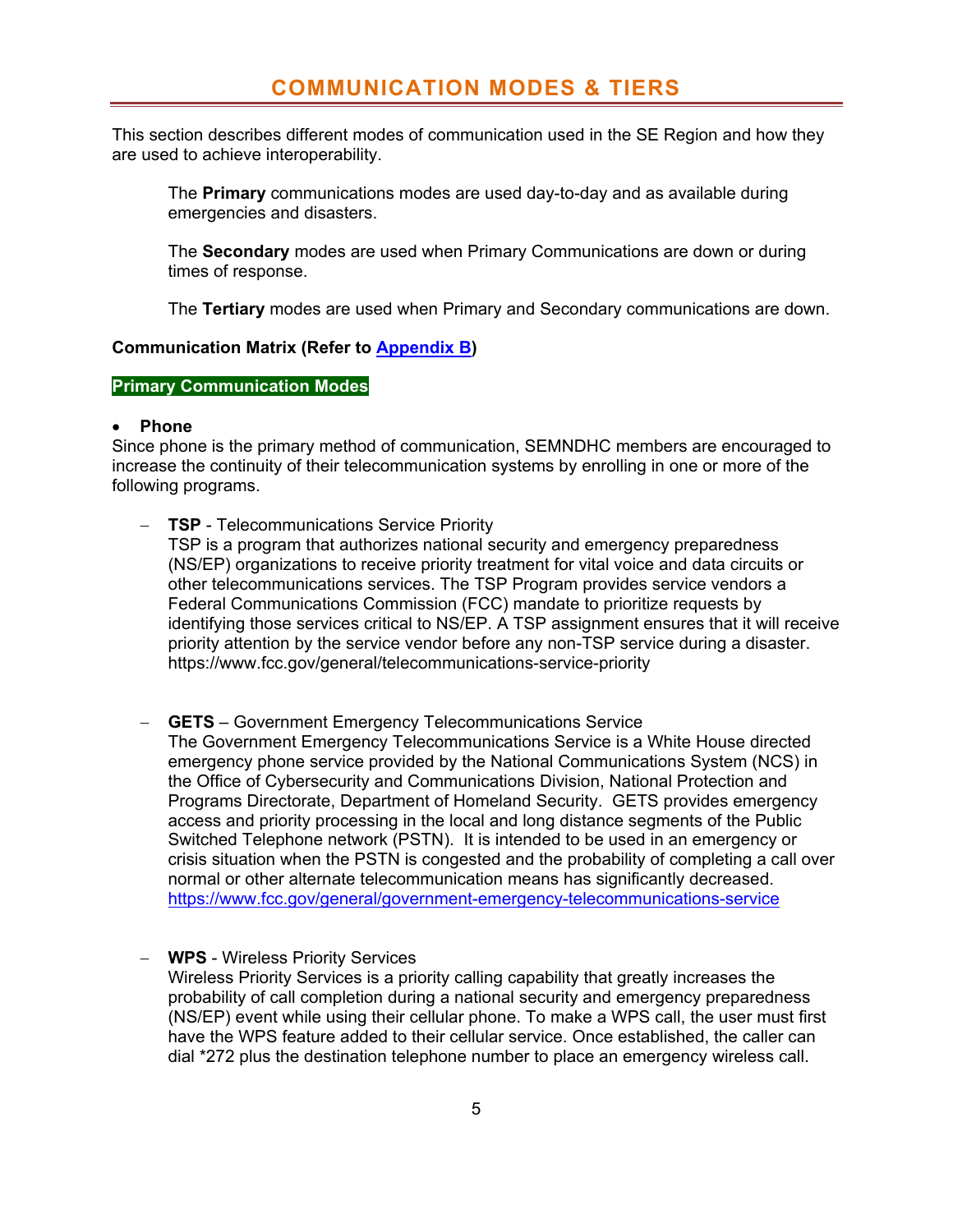*NOTE: WPS and GETS are requested through a secure on-line system. Before service can be requested, participating organizations must establish a Point of Contact (POC) account. The GETS/WPS POC serves as each organization's program administrator. Once an organization has an established POC, they can request GETS and WPS. The NCS recommends that each WPS user also have a GETS card. https://www.fcc.gov/general/government-emergency-telecommunications-service* 

#### **Email**

 **MN Healthcare Alert Network (MNHAN) Messages located within** PartnerLink All of Minnesota's 91 public health agencies have built local HANs to distribute alert information rapidly to health care providers and others in their jurisdiction. Tribal governments have also developed their own health alert networks. Minnesota's Health Alert Networks are connected to a national Health Alert Network managed by the Centers for Disease Control and Prevention. This decentralized development has resulted in a robust and flexible communication tool for local, state, or national emergencies.

#### **MissionMode Alert Notification**

MissionMode is a third party application that rapidly sends notification alerts by landline phone, cellular phone both voice and text, pager, fax, and/or email. It also tracks the acknowledgement of those alerts in real-time and can send up follow-up alerts.

#### **MN***Trac*

Alert Notification - This MNTrac module is a mechanism for System Administrators, Disaster Health Multi-Agency Coordination Center (H-MACC), and Mayo Clinic ECC to quickly send out alert notifications to users. Users decide which alerts they wish to receive. (Notification Settings) Although some alert types can be forced out to all users.

Bed Availability – This MNTrac module is a mechanism for the SEMN Health-MACC to electronically request and track bed availability for hospitals and skilled nursing facilities in SEMN.

#### **MTAT (Mayo Transport Awareness Tool)**

MTAT routinely supports EMS-transported patient tracking throughout Mayo Clinic Emergency Communications Center dispatch services areas. Participating organizations are able to view MTAT data specific to their area/agency. During disasters, Mayo Clinic uses MTAT to support patient tracking for all agencies dispatched by the ECC or with patients being transported to participating MTAT sites.

#### **ARMER Radio**

The acronym ARMER stands for Allied Radio Matrix for Emergency Response. The ARMER system is the network of interconnected public safety radio towers that make up the backbone of Minnesota's statewide public safety radio system. Towers are interconnected by microwave connections linking each tower to one of six zone controllers strategically located throughout the state. It is a P25 Open Standard digital trunked radio system where the zone controller allows users to share radio frequencies (800 MHz range) by creating multiple virtual channels using any available frequency. This is the primary radio system used by most first responders within Minnesota.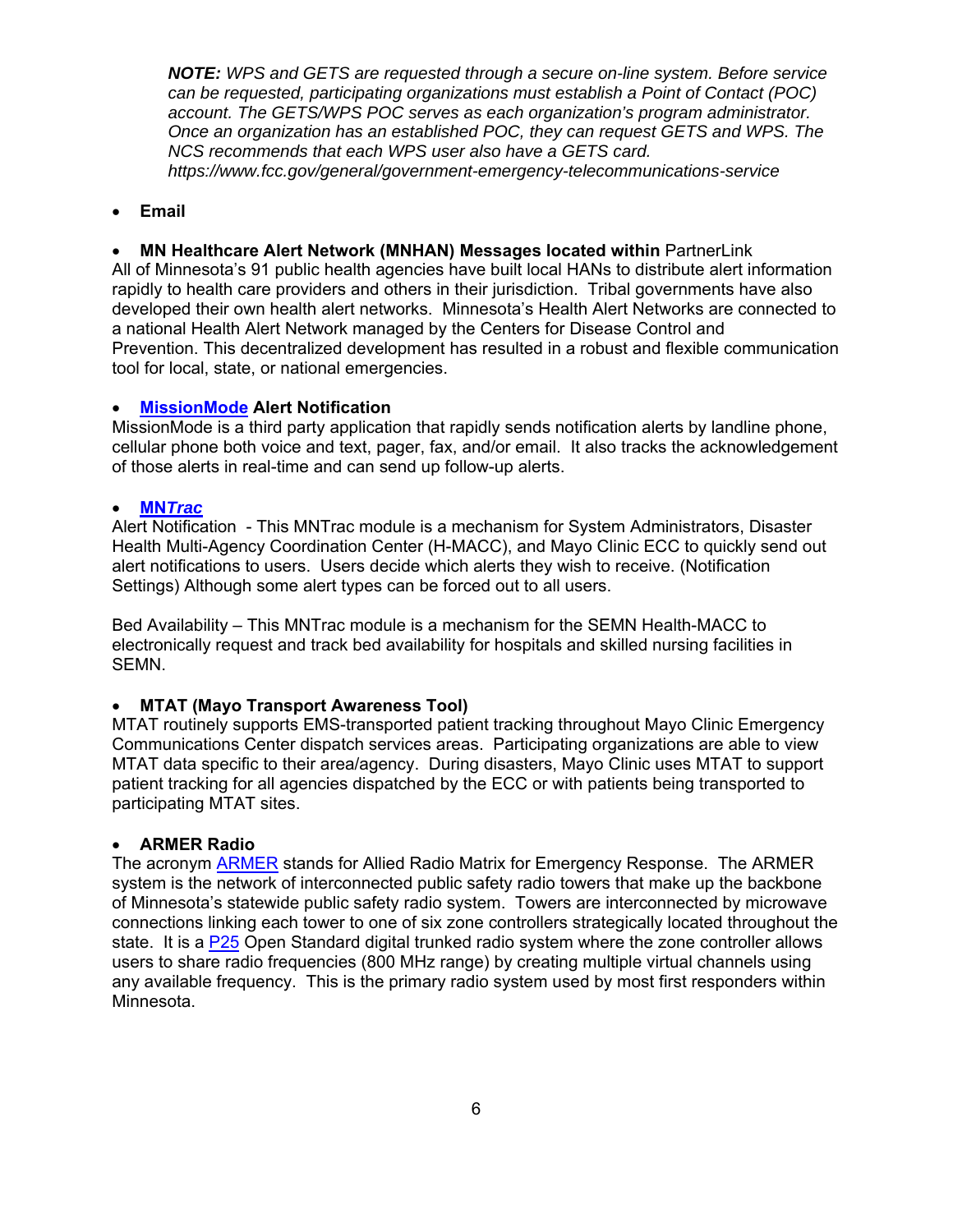#### **Secondary Communication Modes**

#### **MNT***rac* **Coordination Center** (MNTrac CC)

The MN*Trac* Coordination Center provides a central location for users from around the state to communicate with one another and share resources electronically. It allows for on-line conferencing and emergency communication that is supported in real time. The Coordination Center may be used to improve collaboration and improve response times during an event or for routine administrative use for resource sharing and planning discussions on a day-to-day basis. Example: workgroup meetings and document sharing. www.MNTrac.org

**Fax** 

#### **Tertiary Communications Modes**

#### **Satellite Phone**

A satellite telephone, satellite phone (SAT Phone) is a type of mobile phone that connects to orbiting satellites instead of terrestrial cell sites. They provide similar functionality to terrestrial mobile telephones; voice, short messaging service and low-bandwidth internet access are supported through most systems.

#### **Amateur Radio**

Amateur radio (also called ham radio) is the use of designated radio frequency spectrum for purposes of private recreation, non-commercial exchange of messages, wireless experimentation, self-training, and emergency communication. The term "amateur" is used to specify persons interested in radio technique solely with a personal aim and without pecuniary interest, and to differentiate it from commercial broadcasting, public safety (such as police and fire), or professional two-way radio services (such as maritime, aviation, taxis, etc.). Local amateur radio operators can be used to set up a communication network when other modes of communication are not meeting the need.

The **Amateur Radio Emergency Service®** (ARES) consists of licensed amateurs who have voluntarily registered their qualifications and equipment, with their local ARES leadership, for communications duty in the public service when disaster strikes. Med-ARES are volunteers that work specifically supporting Disaster Healthcare response.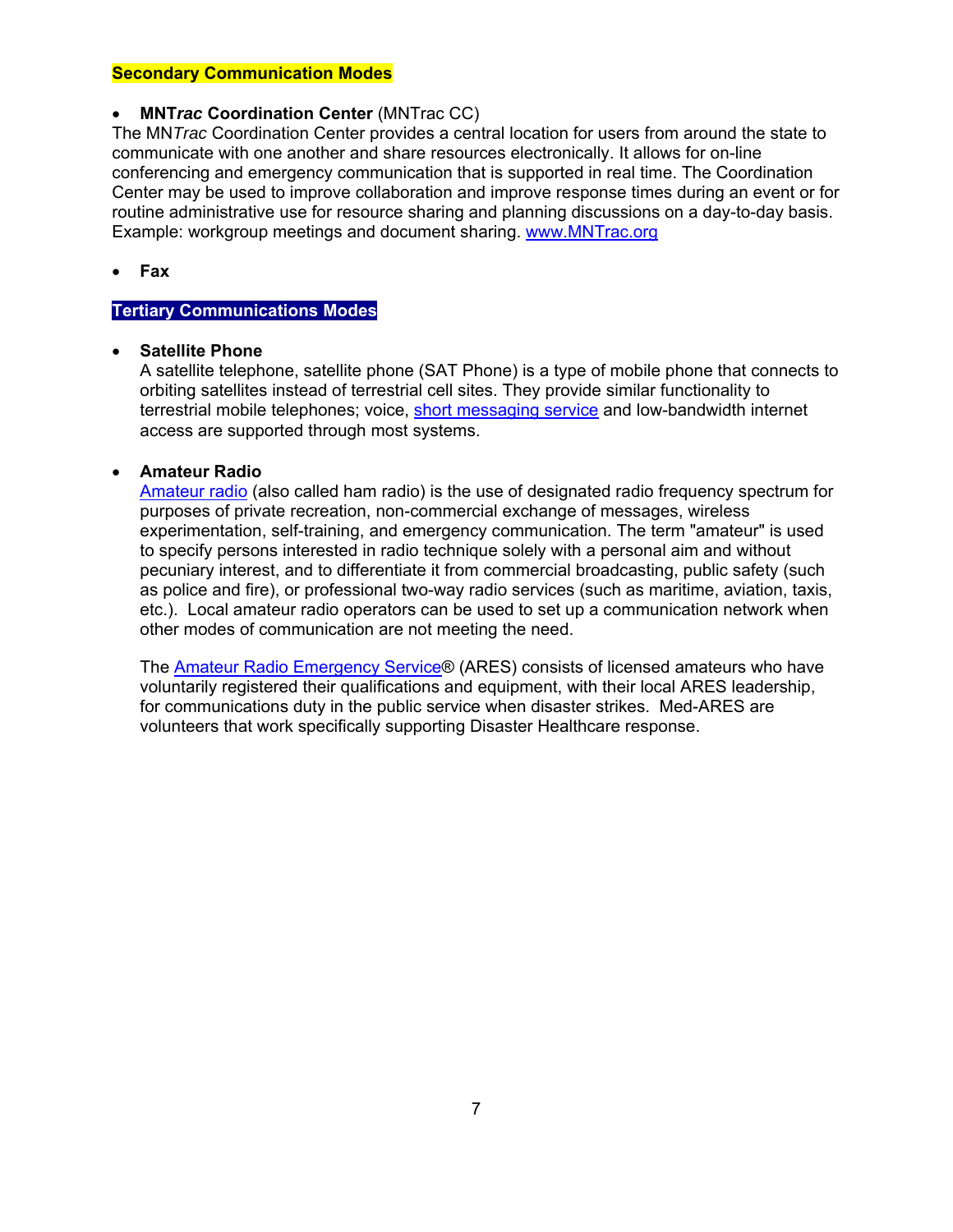#### **PartnerLink (MIR3)**

PartnerLink (MIR3) houses the public health directory that is used to distribute emails to people based on the roles they fill. Roles include Leadership (CHB or Tribal), EP Coordinator, HAN Coordinator, 24/7 Alert Contact, plus a variety of immunization, disease and other topics. (https://ondemand.mir3.com/mdh/login/) For assistance, contact workspace@state.mn.us.

#### **SharePoint**

SharePoint is a secure place to store, organize, share, and access information. Emergency Preparedness and Response Section uses it primarily for Grant Reporting, although each Region has their own shared document site.

(https://mn365.sharepoint.com/sites/MDH/oep/SitePages/Home.aspx) For technical assistance, email health.epr@state.mn.us.

#### **MNTrac Knowledge Base**

An electronic library of resource documents. These documents can be viewed and referred to at any time by a user logged in to **MNTrac.** It is a central location to collect important documents, including training materials, reference guides or other important resource documents. Knowledge base is also equipped with a search function. Information access is permission based.

#### **MNTRAIN (Minnesota Trainingfinder Real-time Affiliate Integrated Network)**

MNTRAIN is a password-protected, web-based learning management system designed for the continuing education of professionals who protect the public's health. Minnesota course providers, local public health, hospitals, EMS, and other users will be able to track their training easily.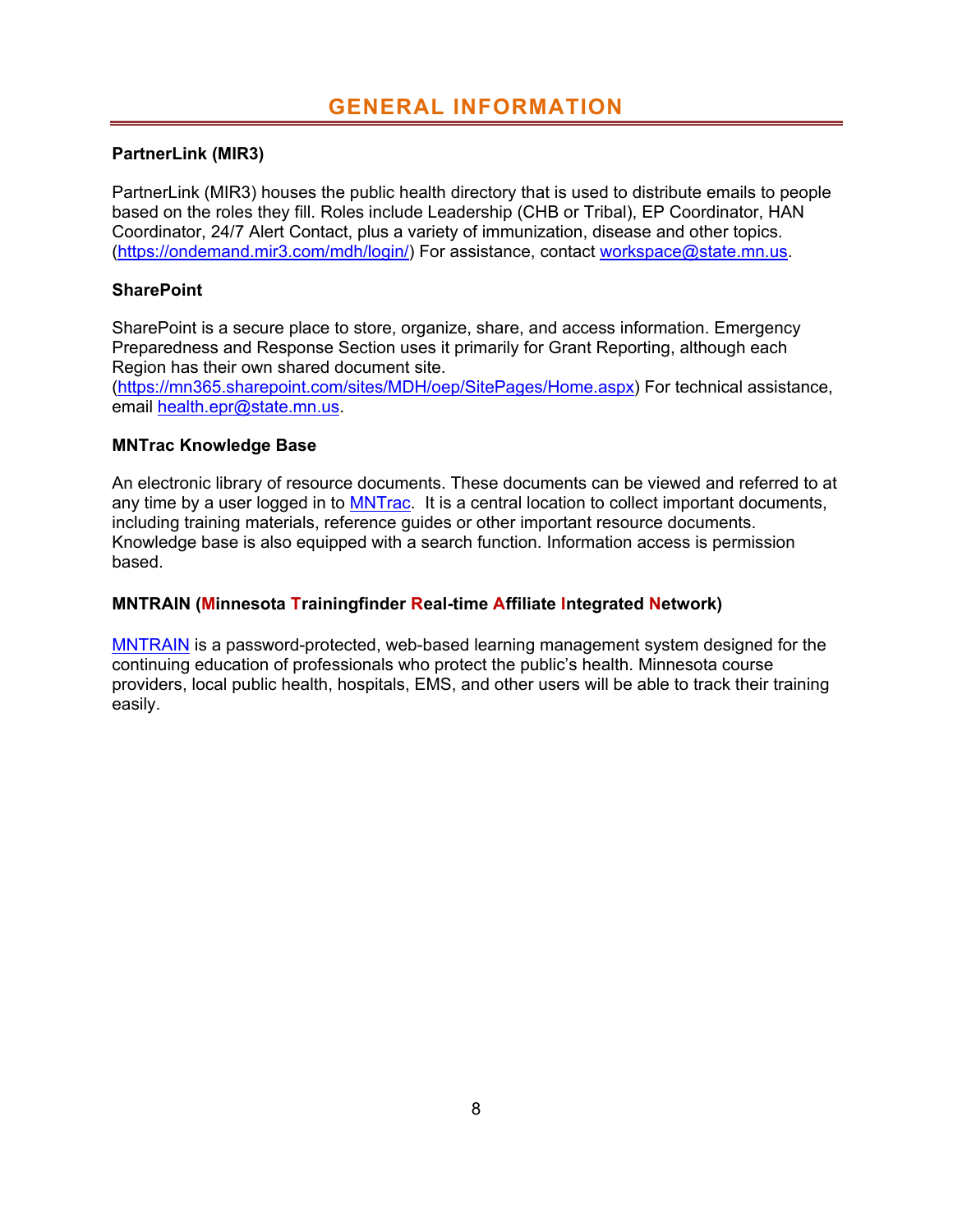## **HEALTH MULTI AGENCY COORDINATION CENTER (H-MACC)**

A Health Multi-Agency Coordination Center (H-MACC) is a support structure that can be utilized as a conduit for communication and information flow between several organizations or jurisdictions affected by an incident and a state's response.

Health and Disaster Health Multi-agency coordination can occur virtually, at a physical MAC Center, or a combination of both. A multi-agency coordination center denotes a place or physical location where representatives from multiple agencies and facilities gather to coordinate information, regional resource needs, and response efforts on a regional level and to relay state-supported resources and information. A virtual MACC conducts the same activities, but does so using various communications tools from remote locations.

SE MN Disaster Health MACC activation is requested by calling the Mayo Clinic Emergency Communications Center. Refer to Appendix A for activation pathway details.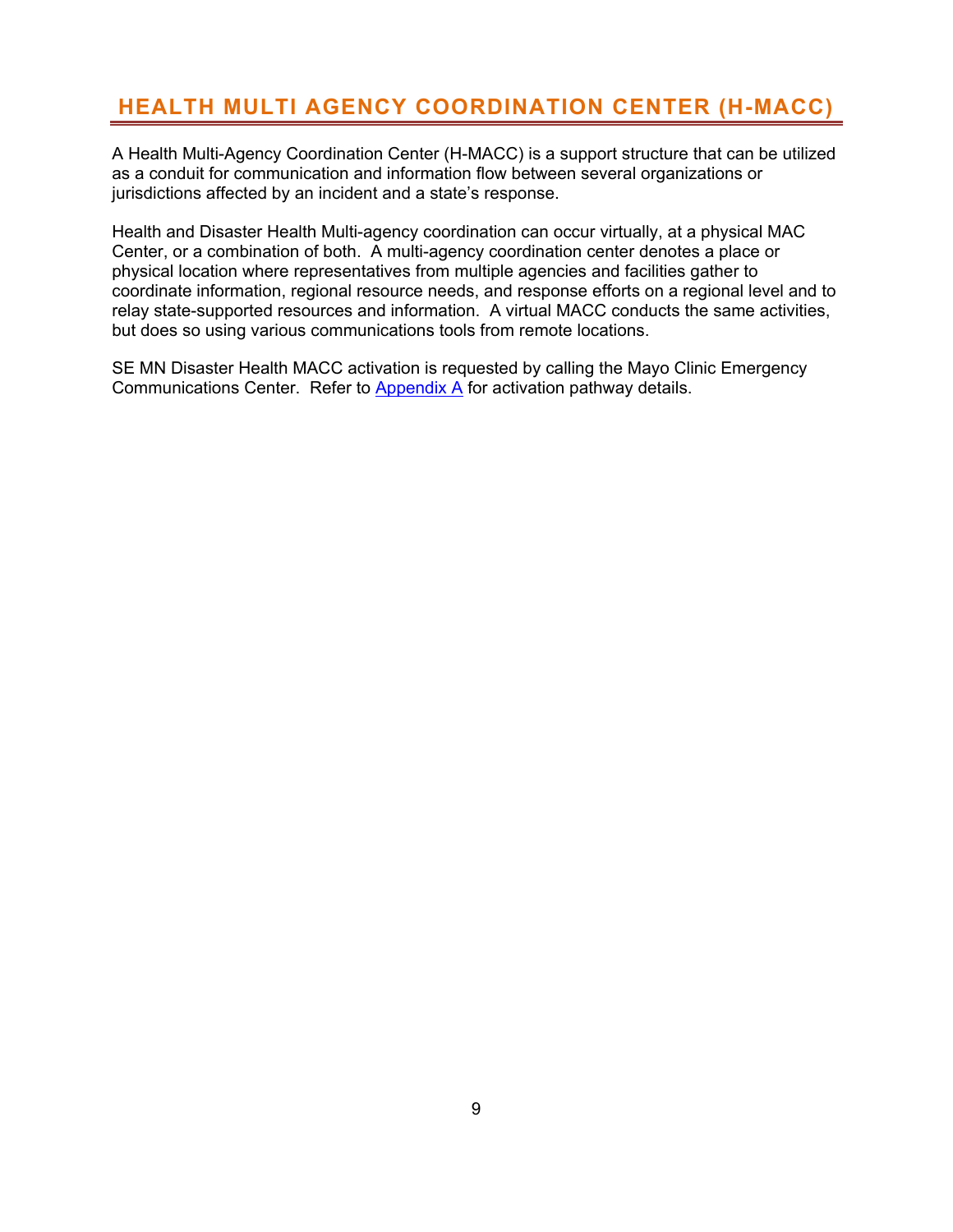## **APPENDIX A - SOUTHEAST MN DISASTER HEALTH COALITION ACTIVATION**

Mayo Clinic Emergency Communications Center (ECC) is the 24/7 SEMN Disaster Health Coalition emergency contact.

This functionality was developed for distressed Health facilities to:

- **Notify Disaster Health Coalition members of an emergency situation or incident that is,** or has the potential to, stress or overwhelm the reporting facility or jurisdiction.
- **Activate regional Disaster Health response plans or compacts.**
- Request support in responding to an incident.

**Notify the Mayo Clinic ECC to report an incident that may impact Coalition partners or to request support:** 

- **Primary Phone: 855.606.5458**
- **Secondary Phone: 507.255.2808**
- **ARMER Radio: SE Hospital Talk Group**

Example radio script to contact Mayo Clinic ECC: "[Your Hospital/LTC facility Name] to Mayo Clinic ECC on SE Hospital."

**Prior to contacting the ECC support**, identify the following information:

- □ Incident Location
- $\Box$  Incident Type
- What support you need:
	- o Patient Evacuation/Transfer Support
		- o Reference: Mayo Clinic Patient Intake Form
	- o Supply/Equipment Support (Type and Quantity)
		- o Reference: SE Region Supply/Equipment Request Form (found in Appendix I of the H\_MACC Guidelines)
	- o Personnel/Staffing Support (Type and Quantity)

#### **Provide this information to the ECC**:

- a. "This is [Your facility name] requesting Disaster Health MACC activation."
- b. Your callback information if calling via telephone.

**Join the Disaster Health-MACC Conference Call (**Primary number: 866.365.4406; Access Code: 2662083)**, which will be immediately initiated by the ECC following the initial call. Provide this information on the conference call:**

- a. Who, What, Where, When, Why
	- Current "external" (community) situation
	- Current "internal" (facility) situation
	- Anticipated or actual support needs (patient transfer/evacuation, supplies/equipment, personnel, etc.)
	- A facility contact and contact information to allow for follow up during a disaster.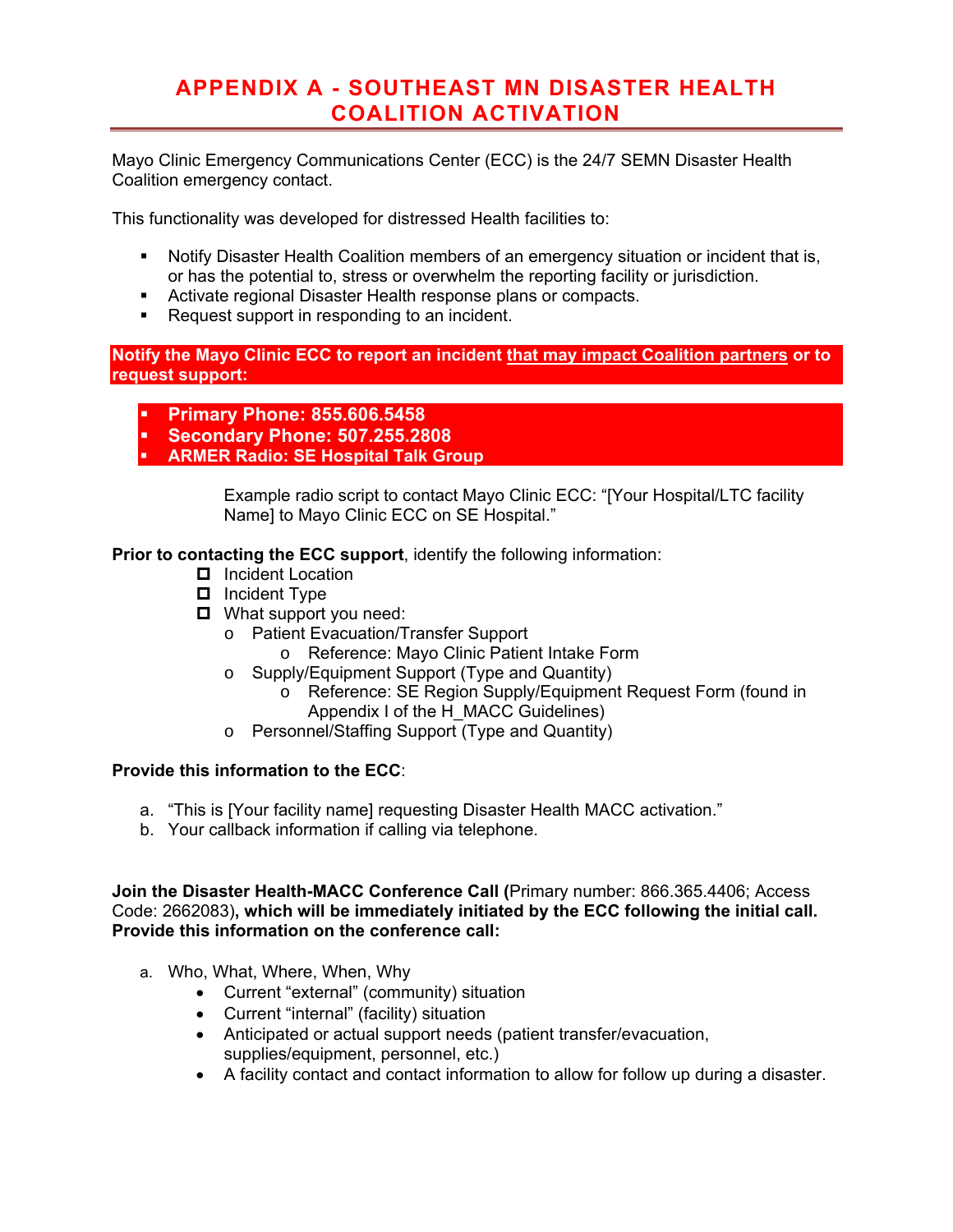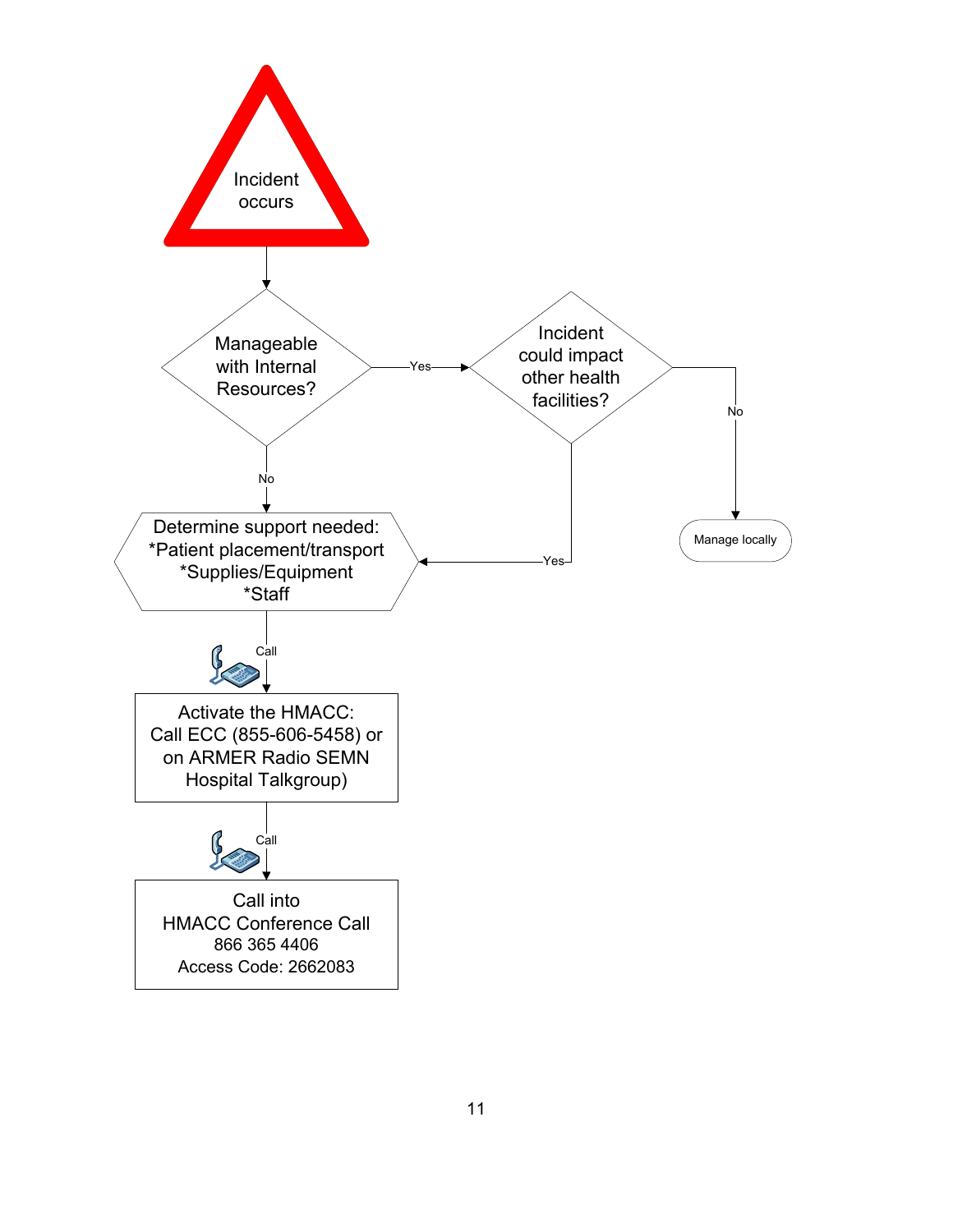## **APPENDIX B - COMMUNICATION PLATFORM MATRIX**

**MNHAN** = MN Health Alert Network

**MNTrac CC** = Minnesota system for Tracking Resources, Alerts, and Communications (MNTrac) Coordination Center **ARMER** = Allied Radio Matrix for Emergency Response; MN 800 MHz Radio System

**ARES** = Amateur Radio Emergency Services (HAM Radio Operators)

**JIC** = <u>J</u>oint Information <u>C</u>enter<br>**GETS** = <u>G</u>overnment <u>E</u>mergency <u>T</u>elecommunications <u>S</u>ystem calling card

|                                                                       | <b>Mayo Clinic</b><br><b>ECC</b> | <b>Hospital IMT</b>                                                 | Local<br><b>Public Health</b>                                       | <b>State</b><br><b>Public Health</b>                                | Regional<br><b>Health MACC</b>                                                 | <b>Emergency</b><br><b>Management</b>                                             | <b>EMS</b>                                     |
|-----------------------------------------------------------------------|----------------------------------|---------------------------------------------------------------------|---------------------------------------------------------------------|---------------------------------------------------------------------|--------------------------------------------------------------------------------|-----------------------------------------------------------------------------------|------------------------------------------------|
|                                                                       | Phone                            | <b>Phone</b><br>Email<br><b>MissionMode</b><br>Alert (receive only) | Phone<br>Email<br><b>MNHAN</b> (receive<br>only)                    | Phone<br>Email<br><b>MNTrac Alert</b><br><b>MNHAN</b>               | Phone<br>Email<br><b>MissionMode</b><br><b>MN</b> Trac Alert<br>(receive only) | Phone<br>Email                                                                    | <b>MNTrac</b>                                  |
| <b>Hospital</b><br><b>Incident</b><br><b>Management</b><br>Team (IMT) | <b>ARMER</b><br>Phone(GETS)      | <b>MNTracCC</b><br><b>Cell Phone</b><br>Phone(GETS)<br><b>Fax</b>   | <b>MN</b> Trac CC<br><b>Cell Phone</b><br>Phone(GETS)<br><b>Fax</b> | <b>MN</b> Trac CC<br><b>Cell Phone</b><br>Phone(GETS)<br><b>Fax</b> | <b>MNTracCC</b><br><b>Cell Phone</b><br>Phone(GETS)<br><b>Fax</b>              | <b>MNTracCC</b><br><b>ARMER</b><br><b>Cell Phone</b><br>Phone(GETS)<br><b>Fax</b> |                                                |
|                                                                       |                                  | <b>ARMER</b><br><b>ARES/MED-</b><br><b>ARES</b>                     | <b>ARMER</b><br><b>ARES/MED-</b><br><b>ARES</b>                     | <b>ARMER</b><br><b>ARES/MED-</b><br><b>ARES</b>                     | <b>ARMER</b><br><b>ARES/MED-</b><br><b>ARES</b>                                | <b>ARES/MED-</b><br><b>ARES</b>                                                   |                                                |
| Hospital                                                              | Phone                            | <b>Phone</b>                                                        |                                                                     |                                                                     | <b>Phone</b>                                                                   |                                                                                   | <b>ARMER</b><br><b>Cell Phone</b>              |
| <b>Emergency</b><br><b>Department</b>                                 | <b>MN ARMER;</b><br>Phone(GETS)  | <b>Internal Radio</b><br><b>Runner</b>                              |                                                                     |                                                                     | <b>MN ARMER</b><br><b>Fax</b>                                                  |                                                                                   |                                                |
|                                                                       | Phone                            | Phone/Email                                                         | Phone/Email                                                         | Phone/Email/                                                        | <b>Phone/Email</b>                                                             | Phone/Email                                                                       | Phone/Email/                                   |
| <b>Hospital Public</b><br><b>Information</b><br><b>Officer</b>        | <b>Cell Phone</b><br>Phone(GETS) | <b>Cell Phone</b><br>Phone(GETS)<br><b>Fax</b>                      | <b>Cell Phone</b><br>Phone(GETS)<br><b>Fax</b>                      | Fax                                                                 | <b>Fax</b>                                                                     | <b>Cell Phone</b><br>Phone(GETS)<br><b>Fax</b>                                    | <b>Cell Phone</b><br>Phone(GETS)<br><b>Fax</b> |
|                                                                       |                                  | In Person(JIC)                                                      | In Person(JIC)                                                      |                                                                     |                                                                                | In Person(JIC)                                                                    | In Person(JIC)                                 |
|                                                                       |                                  | <b>ARMER</b>                                                        | <b>ARMER</b>                                                        |                                                                     |                                                                                | <b>ARMER</b>                                                                      | <b>ARMER</b>                                   |
| <b>Hospital Patient</b>                                               | Phone/Fax/                       | Phone/Fax                                                           |                                                                     |                                                                     | Phone/Email                                                                    |                                                                                   |                                                |
| Transfer/                                                             | <b>Cell Phone</b>                |                                                                     |                                                                     |                                                                     | <b>MNTrac</b>                                                                  |                                                                                   |                                                |
| <b>Admissions</b><br><b>Office/Center</b>                             | Phone(GETS)                      |                                                                     |                                                                     |                                                                     | <b>HAVBED</b>                                                                  |                                                                                   |                                                |
|                                                                       |                                  |                                                                     |                                                                     |                                                                     | <b>Fax</b>                                                                     |                                                                                   |                                                |

Primary Mode

**Secondary** 

**Tertiary**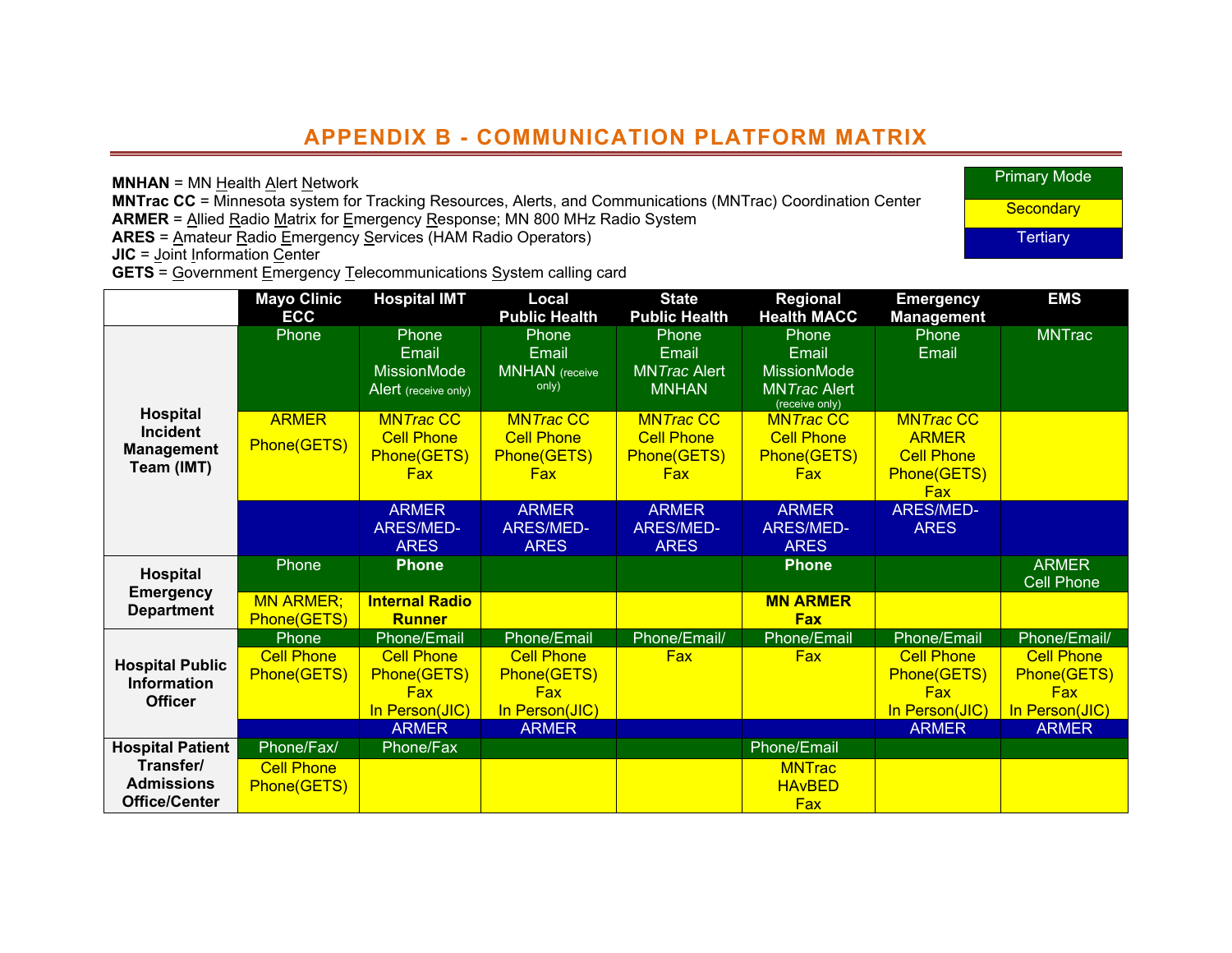## **APPENDIX C - REFERENCES**

Minnesota Emergency Medical Services Communications Plan - A Radio Planning Guide for Minnesota EMS & Hospitals

MN Hospitals Communication Best Practices Guide (https://dps.mn.gov/divisions/ecn/programs/armer/Documents/Best%20Practice%20Gui des/minnesota-hospital-communications-best-practice-guide-6-2011.pdf)

Hospital Disaster Preparedness & Response Compact

SEMN Disaster Healthcare Coalition Activation Drill Exercise Plan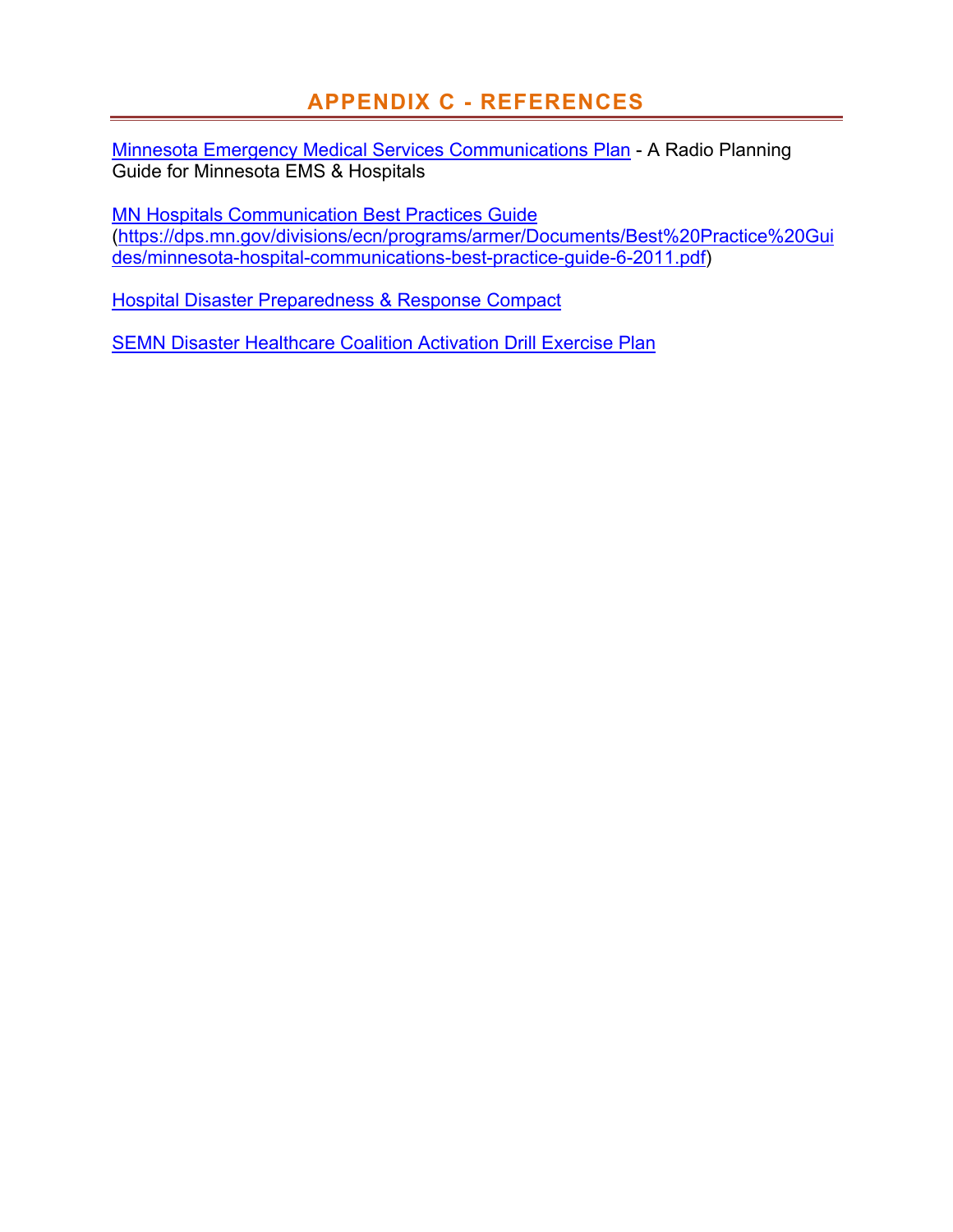## **APPENDIX D - SE MINNESOTA HOSPITAL EMERGENCY DEPARTMENT CHANNEL LAYOUT**

## **Minimum Channels**

| <b>SE Hosp</b>                        | <b>SE Regional Interop</b><br>(SE |
|---------------------------------------|-----------------------------------|
| <b>Hospital Specific</b><br>Talkgroup | <b>SE Call</b>                    |
| <b>EMH-SED (MRCC</b><br>patching)     |                                   |

#### **RADIO ETIQUETTE**

- 1. Identify who you are
- 2. Identify who you are calling
- 3. Identify what channel on which you are communicating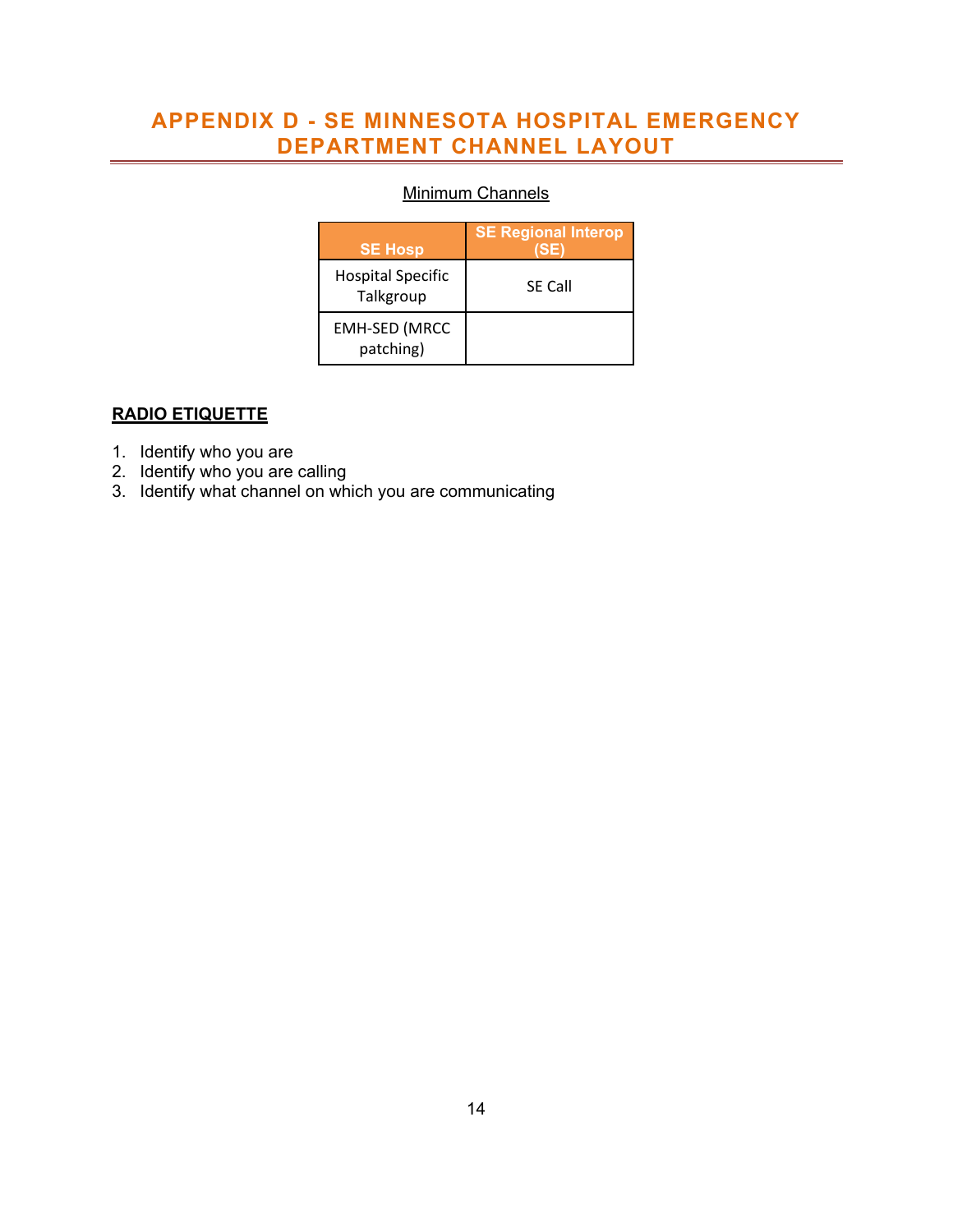## **APPENDIX E - SE MINNESOTA HOSPITAL INCIDENT COMMAND CHANNEL LAYOUT**

| <b>CHANNEL</b>          | <b>SE Hosp</b>  | <b>SE Regional</b><br><b>Interop</b> | <b>State Wide</b><br>Interop (IC) | <b>Scene of</b><br><b>Action (SA)-</b><br><b>Conventional</b> |  |
|-------------------------|-----------------|--------------------------------------|-----------------------------------|---------------------------------------------------------------|--|
| $\overline{1}$          | <b>SE HOSP</b>  | <b>SECALL</b>                        | STAC1                             | 8SOA-1                                                        |  |
| $\overline{2}$          | SMH             | SE <sub>2</sub>                      | STAC <sub>2</sub>                 | 8SOA-2                                                        |  |
| $\mathbf{3}$            | <b>OLMC</b>     | SE3                                  | STAC3                             | 8SOA-3                                                        |  |
| $\overline{\mathbf{4}}$ | <b>LCMC</b>     | SE4                                  | STAC4                             | 8SOA-4                                                        |  |
| $5\phantom{1}$          | <b>CFMC</b>     | SE <sub>5</sub>                      | STAC5                             | 8CALL90-D                                                     |  |
| $6\phantom{1}$          | <b>OWTMC</b>    | SE <sub>6</sub>                      | STAC6                             | 8TAC91-D                                                      |  |
| $\overline{7}$          | <b>WNHOSP</b>   | SE7                                  | STAC7                             | 8TAC92-D                                                      |  |
| 8                       | <b>AUSTMC</b>   | SE8                                  | STAC8                             | 8TAC93-D                                                      |  |
| 9                       | <b>STELIZMC</b> | SE9                                  | STAC9                             | 8TAC94-D                                                      |  |
| 10                      | ABLEAMC         | SE10<br>STAC10                       |                                   | 8CALL90-R                                                     |  |
| 11                      | <b>DISTONE</b>  | SE11                                 | STAC11                            | 8TAC91-R                                                      |  |
| 12                      | <b>RWMC</b>     | <b>SE12</b>                          | STAC12                            | 8TAC92-R                                                      |  |
| 13                      | <b>FMC</b>      | <b>SE13</b>                          | STAC13E                           | 8TAC93-R                                                      |  |
| 14                      | MDH EM1         | <b>SE14E</b>                         | STAC14E                           | 8TAC94-R                                                      |  |
| 15                      | MDH EM2         | <b>SE15E</b>                         | <b>MSPCALL</b>                    | $F-SOA-1$                                                     |  |
| 16                      | <b>SE HOSP</b>  | <b>SECALL</b>                        | 8SOA-1                            | <b>F-SOA-2</b>                                                |  |

#### **RADIO ETIQUETTE**

- Identify who you are
- Identify who you are calling
- Identify what channel/talkgroup on which you are communicating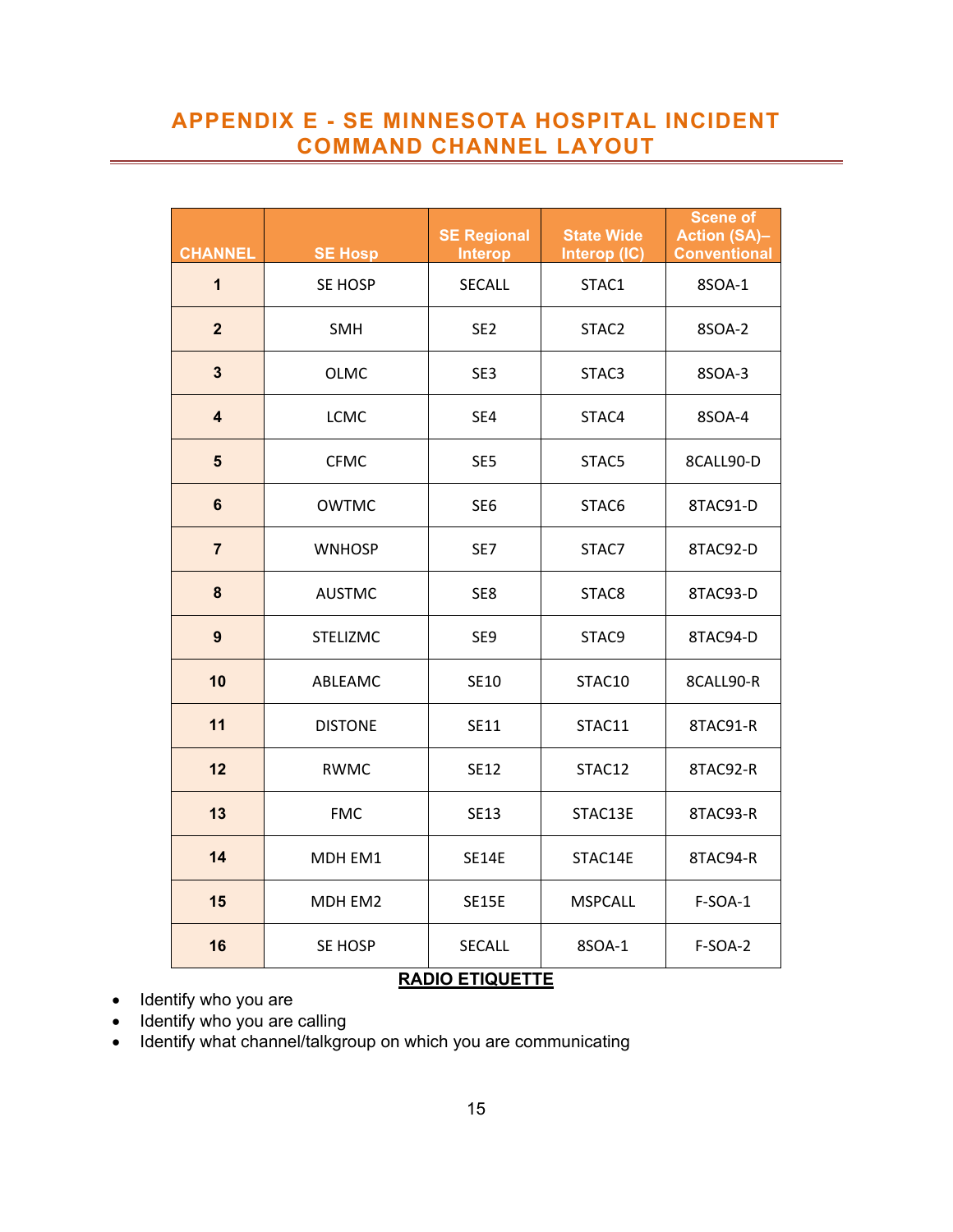## **APPENDIX F – RHPC CHANNEL LAYOUT**

| <b>CHANNEL</b>          | <b>EM</b>          | <b>MN</b>         | <b>SE</b>       | <b>OL</b>        | 8C        | H               |
|-------------------------|--------------------|-------------------|-----------------|------------------|-----------|-----------------|
| 1                       | OL PH1             | STAC1             | <b>SECALL</b>   | OL-01            | 8SOA-1    | SE HOSP         |
| $\overline{2}$          | OL PH <sub>2</sub> | STAC <sub>2</sub> | SE <sub>2</sub> | OL-02            | 8SOA-2    | <b>SMH</b>      |
| 3                       | OL PH3             | STAC3             | SE3             | OL-03            | 8SOA-3    | <b>OLMC</b>     |
| $\overline{\mathbf{4}}$ | SE EM TAC          | STAC4             | SE4             | OL-04            | 8SOA-4    | <b>LCMC</b>     |
| 5                       | <b>SEMTAC</b>      | STAC5             | SE <sub>5</sub> | OL-05            | 8CALL90-D | <b>CFMC</b>     |
| $6\phantom{1}$          | <b>LAXWTH</b>      | STAC6             | SE <sub>6</sub> | OL-06            | 8TAC91-D  | <b>OWTMC</b>    |
| $\overline{7}$          | ROCH EOC           | STAC7             | SE7             | OL-07            | 8TAC92-D  | <b>WNHOSP</b>   |
| 8                       | OL EOC             | STAC8             | SE8             | OL-08            | 8TAC93-D  | <b>AUSTMC</b>   |
| 9                       | <b>MNDUTY</b>      | STAC9             | SE9             | OL-09            | 8TAC94-D  | <b>STELIZMC</b> |
| 10                      |                    | STAC10            | <b>SE10</b>     | OL-10            | 8CALL90-R | ABLEAMC         |
| 11                      |                    | STAC11            | <b>SE11</b>     | OL-11            | 8TAC91-R  | <b>DISTONE</b>  |
| 12                      |                    | STAC12            | <b>SE12</b>     | $OL-12$          | 8TAC92-R  | <b>RWMC</b>     |
| 13                      |                    | STAC13E           | <b>SE13</b>     | <b>BUILDOPS1</b> | 8TAC93-R  | <b>FMC</b>      |
| 14                      |                    | STAC14E           | <b>SE14E</b>    | <b>BUILDOPS2</b> | 8TAC94-R  | MDH EM1         |
| 15                      |                    | <b>MSPCALL</b>    | <b>SE15E</b>    | <b>OL PUBWRK</b> | $F-SOA-1$ | MDH EM2         |
| 16                      |                    | 8SOA-1            | SECALL          | OL STS           | F-SOA-2   | SE HOSP         |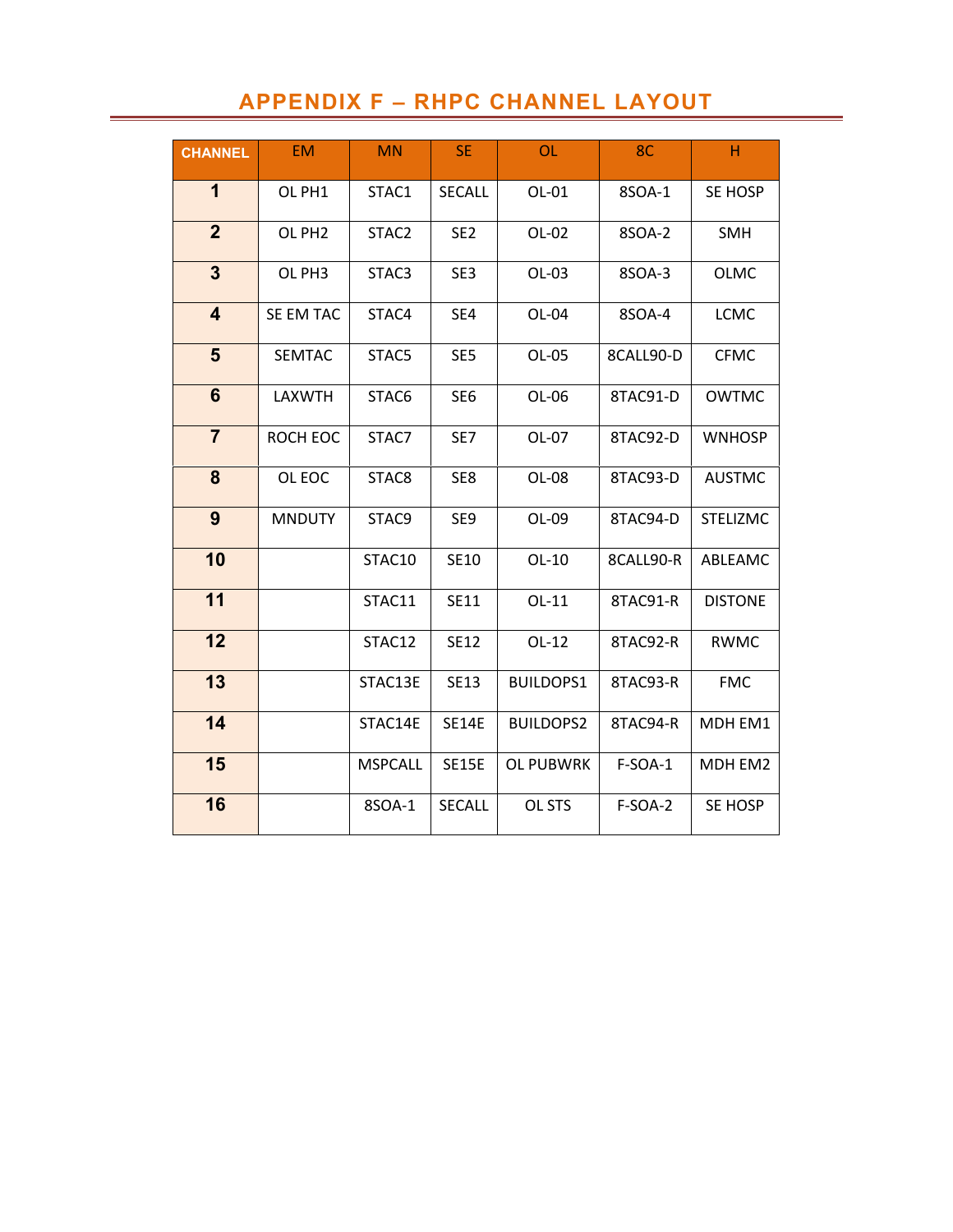## **APPENDIX G – SE MINNESOTA HOSPITAL CHANNEL LAYOUT TALKGROUP DESCRIPTIONS**

| <b>Name of</b><br><b>Talkgroup</b> | <b>Description</b>                                                                                                                                                                                                                                                                                                                                                                                               |
|------------------------------------|------------------------------------------------------------------------------------------------------------------------------------------------------------------------------------------------------------------------------------------------------------------------------------------------------------------------------------------------------------------------------------------------------------------|
| <b>SE HOSP</b>                     | This talkgroup is dedicated for SE Hospital Incident Command. Default place to<br>go when primary communications are down. Will communicate to other SE<br>Region Hospital IC and SE Health MAC                                                                                                                                                                                                                  |
| <b>LAXWTH</b>                      | <b>National Weather Service</b>                                                                                                                                                                                                                                                                                                                                                                                  |
| <b>SE Call</b>                     | This talkgroup will be heard by all Region Dispatch Centers                                                                                                                                                                                                                                                                                                                                                      |
| <b>SE 2 - 15</b>                   | Regional interoperability talkgroup. Assigned to users through PSAP (local<br>dispatch center) upon request or need                                                                                                                                                                                                                                                                                              |
| <b>EMH-SED</b>                     | Emergency Medical Hospital Statewide Emergency Department (EMH-SED)<br>talkgroup. It is used by Metro Region Communication Center (MRCC) to patch<br>an EMS unit which does not have a specific hospital talkgroup to that hospital.<br>MRCC will contact the hospital by phone to instruct the emergency department<br>to communicate with the hailing EMS unit on the EMH-SED. (ED use only -not<br>monitored) |
| <b>S-TAC</b>                       | State interoperability talkgroups assigned by a PSAP for a statewide response<br>(i.e. responders coming from outside region)                                                                                                                                                                                                                                                                                    |
| <b>MSPCall</b>                     | Minnesota State Patrol - Rochester (to be used only for immediate requests)                                                                                                                                                                                                                                                                                                                                      |
| <b>SOA</b>                         | Scene of Action Channels. Used when ARMER system is not available.<br>Essentially it turns 800 MHz radios into walkie-talkies. Function in 5 mile range.<br>Do not need to be checked out.                                                                                                                                                                                                                       |
| 8 Call<br>8 TAC                    | National Channels for conventional or walkie-talkie use                                                                                                                                                                                                                                                                                                                                                          |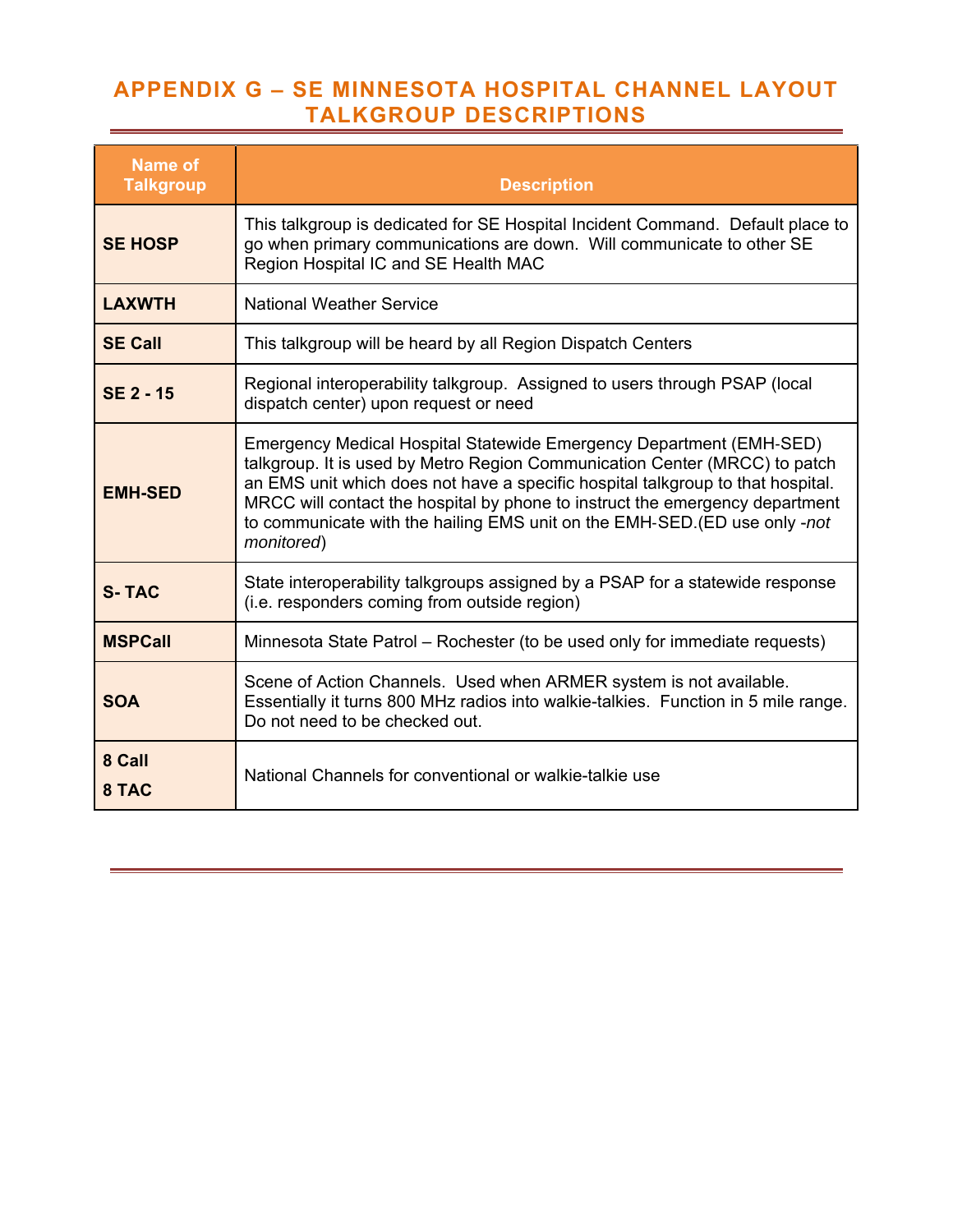## **APPENDIX H – STATE, HEALTH-MACC, LOCAL**

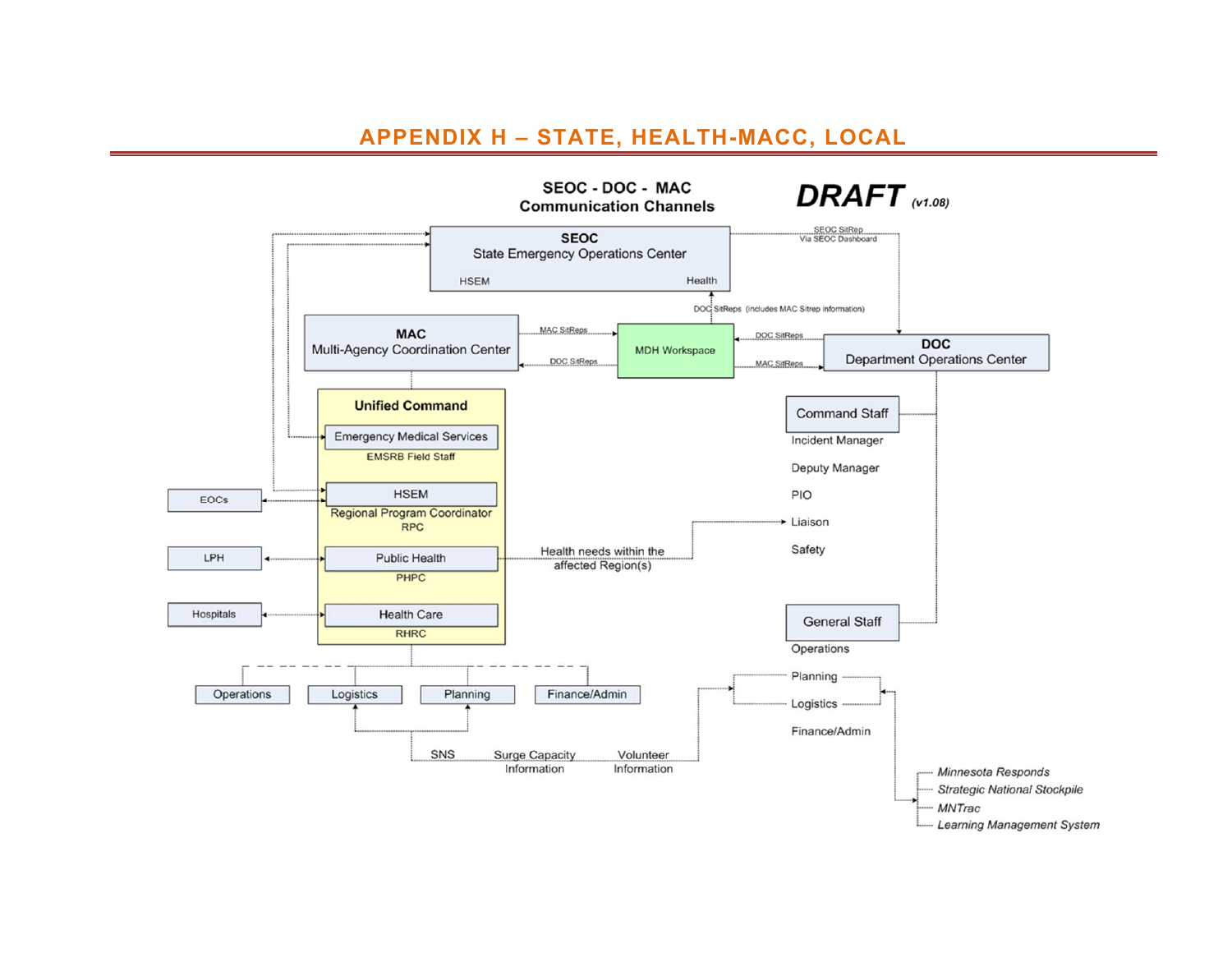## **COMMUNICATIONS FRAMEWORK**



. . . . . . . . . . . . .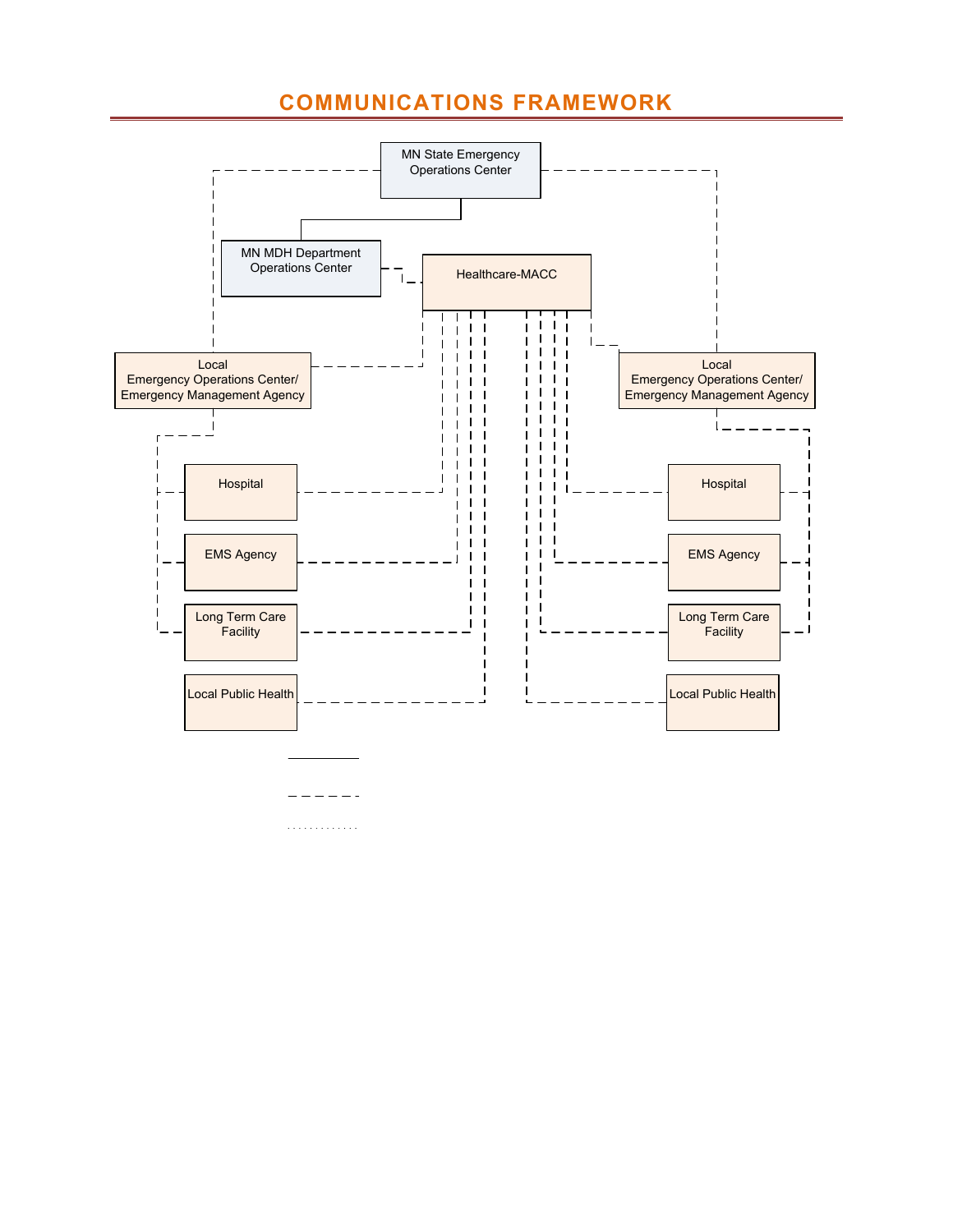|              | $Z1 = HM$          | $Z2 = MA$      | $Z3 = MT$          |                 |                 |                 |                 | $Z8 =$          |                 | $Z10=$                   | $Z11=$          | $Z12=$         | $Z13 =$        | Z14             |
|--------------|--------------------|----------------|--------------------|-----------------|-----------------|-----------------|-----------------|-----------------|-----------------|--------------------------|-----------------|----------------|----------------|-----------------|
| #            | (Home)             | (Agencys)      | (Metro)            | $Z4 = SE$       | $Z5 = SR$       | $Z6 = SW$       | $Z7 = CM$       | <b>NW</b>       | $Z9 = NE$       | (EMH1)                   | (EMH2)          | (EMH3)         | <b>MN</b>      | $= 8C$          |
|              |                    |                |                    |                 |                 |                 |                 |                 |                 |                          |                 |                | <b>MN</b>      |                 |
|              | <b>MN</b>          | <b>MN</b>      | <b>MN</b>          | <b>MN</b>       | <b>MN</b>       | <b>MN</b>       | <b>MN</b>       | <b>MN</b>       | <b>MN</b>       | <b>MN</b>                | <b>MN</b>       | <b>MN</b>      | <b>Healt</b>   | 8Call           |
| 1            | <b>Health E</b>    | <b>Health</b>  | Health             | <b>Health</b>   | Health          | Health          | Health          | Health          | Health          | Health                   | Health          | <b>Health</b>  | h              | 90R             |
|              |                    |                |                    |                 |                 | SW              |                 |                 |                 |                          |                 |                |                |                 |
|              | <b>MDH</b>         |                |                    | <b>SE</b>       | <b>SR</b>       | <b>EMTAC</b>    |                 | <b>NW</b>       | <b>NE</b>       | <b>EMH</b>               |                 | <b>METHO</b>   | <b>STAC</b>    | 8Tac            |
| 2            | TAC1               | <b>MDA INT</b> | ME PH <sub>1</sub> | EOC*            | EOC*            | (15)            | CM EM           | EOC             | EOC*            | <b>SED</b>               | <b>UNITED</b>   | <b>DIST</b>    | $\mathbf{1}$   | 91R             |
|              |                    |                |                    | SE-             | EMH-            | SW-             | EMS-            | NW-             | EMH-            | <b>EMS</b>               |                 | <b>UOFM</b>    | <b>STAC</b>    | 8Tac            |
|              | <b>MDH</b>         | <b>MDA EXT</b> | ME PH <sub>2</sub> | <b>HOSP</b>     |                 | <b>HOSP</b>     |                 | <b>HOSP</b>     | <b>SLRTC</b>    | <b>COORD</b>             | <b>REGIONS</b>  |                | $\overline{2}$ | 92R             |
| 3            | TAC <sub>2</sub> e |                |                    |                 | МK              | (14)            | <b>HAIL</b>     |                 |                 |                          |                 | <b>RS</b>      |                |                 |
|              | <b>MDH</b>         |                |                    | <b>SE</b>       | <b>SR</b>       | SW              |                 | <b>NW</b>       | <b>NE</b>       | <b>EMS</b>               |                 |                | <b>STAC</b>    | 8Tac            |
| 4            | EM <sub>1</sub>    | MN HSEM        | ME PH <sub>3</sub> | CALL            | CALL            | CALL            | <b>CM CALL</b>  | Call            | <b>CALL</b>     | <b>SMRCC</b>             | <b>ST JOES</b>  | <b>REGINA</b>  | 3              | 93R             |
|              | <b>MDH</b>         |                |                    |                 |                 |                 |                 |                 |                 | EMS W                    |                 |                | <b>STAC</b>    | 8Tac            |
| 5            | EM <sub>2</sub>    | PCA EXT        | ME PH 4            | SE <sub>2</sub> | SR <sub>2</sub> | SW <sub>2</sub> | CM <sub>2</sub> | <b>NW2</b>      | <b>NE2</b>      | <b>MRCC</b>              | <b>ST JOHNS</b> | Open*          | 4              | 94R             |
|              |                    | MN HSEM        | <b>ME</b>          |                 |                 |                 |                 |                 |                 | <b>EMSE</b>              | <b>WOODW</b>    | STC.           | <b>STAC</b>    | 8Call           |
| 6            | Open*              | <b>HAZM</b>    | TAC5               | SE <sub>3</sub> | SR <sub>3</sub> | SW <sub>3</sub> | CM <sub>3</sub> | NW <sub>3</sub> | NE <sub>3</sub> | <b>MRCC</b>              | <b>INS</b>      | ETC.           | 5              | 90 <sub>D</sub> |
|              |                    |                |                    |                 |                 |                 |                 |                 |                 | <b>EMS</b>               |                 | (Centra C)     |                |                 |
|              |                    | <b>DOT</b>     | ME TAC             |                 |                 |                 |                 |                 |                 | <b>MRCC</b>              | <b>UOFM</b>     | MKTO.          | <b>STAC</b>    | 8Tac            |
| 7            | Open*              | <b>HAZM</b>    | 6                  | SE <sub>4</sub> | SR <sub>4</sub> | <b>SW4</b>      | CM <sub>4</sub> | NW <sub>4</sub> | NE <sub>4</sub> | XP1                      | CAMP            | <b>MAYO</b>    | 6              | 91D             |
|              |                    |                |                    |                 |                 |                 |                 |                 |                 | <b>EMS</b>               |                 |                |                |                 |
|              |                    |                |                    |                 |                 |                 |                 |                 |                 |                          |                 | ROCH.          |                |                 |
|              |                    |                | ME TAC             |                 |                 |                 |                 |                 |                 | <b>MRCC</b>              |                 | <b>MAYO</b>    | <b>STAC</b>    | 8Tac            |
| 8            | Open*              | DHS EM3        | 7                  | SE <sub>5</sub> | SR <sub>5</sub> | <b>SW 5</b>     | CM <sub>5</sub> | <b>NW5</b>      | <b>NE5</b>      | XP <sub>2</sub>          | <b>UNITY</b>    | (Dsip)         | $\overline{7}$ | 92D             |
|              | <b>MSP</b>         |                | ME TAC             |                 |                 |                 |                 |                 |                 |                          |                 | ST.MAR         | <b>STAC</b>    | 8Tac            |
| 9            | <b>CALL</b>        | Open*          | 8                  | SE <sub>6</sub> | SR <sub>6</sub> | SW 6            | CM <sub>6</sub> | <b>NW6</b>      | NE <sub>6</sub> | Open*                    | <b>HCMC</b>     | <b>YS DUL</b>  | 8              | 93D             |
| $\mathbf{1}$ | <b>MN</b>          |                |                    |                 |                 |                 |                 |                 |                 | <b>NW</b>                | <b>RIDGES</b>   | <b>ST.LUKE</b> | <b>STAC</b>    | 8Tac            |
| 0            | <b>HSEM</b>        | Open*          | <b>METEM</b>       | SE <sub>7</sub> | SR <sub>7</sub> | SW <sub>7</sub> | CM <sub>7</sub> | NW <sub>7</sub> | <b>NE7</b>      | <b>HSPP</b><br>(NW HOSP) | <b>BV</b>       | S DUL          | 9              | 94D             |

### **MDH 800MHz ARMER Radio Talk Group Matrix / Fleet Map**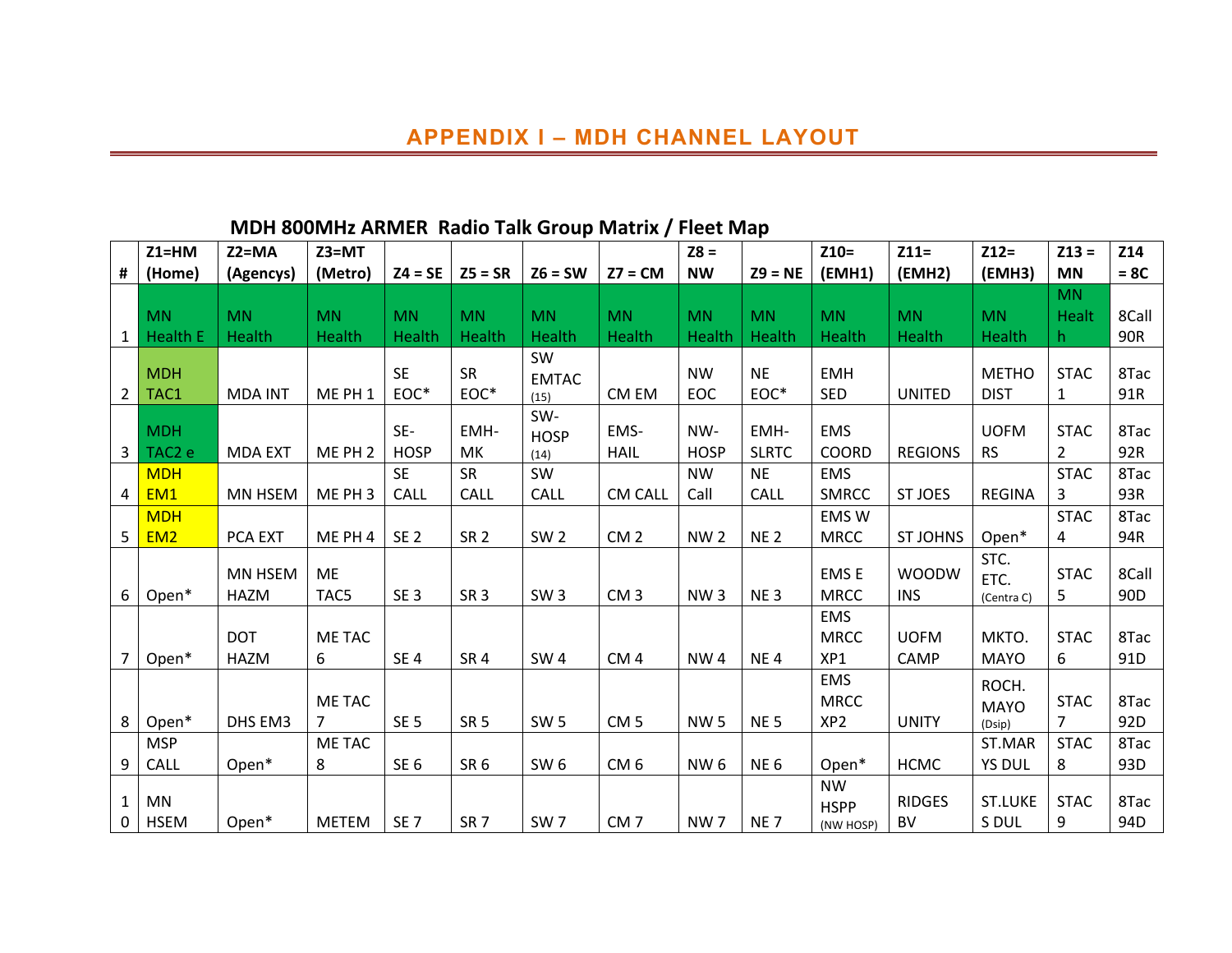|              | $Z1 = HM$     | $Z2 = MA$           | $Z3 = MT$         |                 |                 |                 |                 | $Z8 =$     |              | $Z10=$           | $Z11=$         | $Z12=$      | $Z13 =$     | Z14            |
|--------------|---------------|---------------------|-------------------|-----------------|-----------------|-----------------|-----------------|------------|--------------|------------------|----------------|-------------|-------------|----------------|
| #            | (Home)        | (Agencys)           | (Metro)           | $Z4 = SE$       | $Z5 = SR$       | $Z6 = SW$       | $Z7 = CM$       | <b>NW</b>  | $Z9 = NE$    | (EMH1)           | (EMH2)         | (EMH3)      | <b>MN</b>   | $= 8C$         |
| $\mathbf{1}$ |               |                     |                   |                 |                 |                 |                 |            |              | <b>NE HSPP</b>   | MAPLEG         | <b>RICE</b> | <b>STAC</b> | 8SO            |
|              | <b>SEMTAC</b> | Open*               | OPEN <sup>*</sup> | SE <sub>8</sub> | SR <sub>8</sub> | SW <sub>8</sub> | CM <sub>8</sub> | <b>NW8</b> | <b>NE8</b>   | (NE-HOSP)        | <b>RV</b>      | Wilmar      | 10          | A1             |
|              |               |                     | ME                |                 |                 |                 |                 |            |              | <b>WC</b>        |                |             |             |                |
|              |               |                     | <b>EMH</b>        |                 |                 |                 |                 |            |              | <b>HSPP</b>      |                |             | <b>STAC</b> | 8SO            |
| 2            | MN DO         | Open*               | CALL              | SE <sub>9</sub> | SR <sub>9</sub> | SW <sub>9</sub> | CM <sub>9</sub> | <b>NW9</b> | <b>NE9</b>   | (EMHWCR-<br>HSP) | <b>FRV SDL</b> | Open*       | 11          | A2             |
|              |               |                     |                   |                 |                 |                 |                 |            |              | <b>CM</b>        |                |             |             |                |
|              |               |                     | <b>ME</b>         |                 |                 |                 |                 |            |              | <b>HSPP</b>      |                |             |             |                |
| 1            |               |                     | <b>EMH</b>        |                 |                 |                 |                 | <b>NW</b>  |              | (CMRGHSO         |                |             | <b>STAC</b> | 8SO            |
| 3            | 8SOA1         | DRO 1 RC            | COM <sub>1</sub>  | <b>SE 10</b>    | SR 10           | SW 10           | CM 10           | 10         | <b>NE 10</b> | P)               | <b>ABBOT</b>   | Open*       | 12          | A <sub>3</sub> |
|              |               |                     | <b>ME</b>         |                 |                 |                 |                 |            |              |                  |                |             |             |                |
| 1            |               |                     | <b>EMH</b>        |                 |                 |                 |                 | <b>NW</b>  |              | SE HSPP          | <b>MPLS</b>    |             | <b>STAC</b> | <b>8SO</b>     |
| 4            | 8SOA2         | DRO <sub>2</sub> SA | COM <sub>2</sub>  | <b>SE 11</b>    | SR 11           | SW 11           | <b>CM 11</b>    | 11         | <b>NE 11</b> | (SE HOSP)        | <b>CHILD</b>   | Open*       | 13 E        | A4             |
|              |               |                     | <b>ME</b>         |                 |                 |                 |                 |            |              |                  |                |             |             |                |
| 1            |               |                     | <b>EMH</b>        |                 |                 |                 |                 | <b>NW</b>  |              | SR HSPP          |                |             | STAC1       | <b>FSO</b>     |
| 5            | 8SOA3         | DRO <sub>3</sub>    | COM <sub>3</sub>  | <b>SE 12</b>    | SR 12           | SW 12           | <b>CM 12</b>    | 12         | <b>NE 12</b> | (EMH SR)         | <b>NORTH</b>   | Open*       | 4 E         | Α1             |
|              |               |                     | <b>ME</b>         |                 |                 |                 |                 |            |              | SW               |                |             |             |                |
|              |               |                     | <b>EMH</b>        |                 | <b>DYNA</b>     |                 |                 | <b>NW</b>  |              | <b>HSPP</b>      |                |             | Open        | <b>FSO</b>     |
| 6            | 8SOA4         | DRO <sub>4</sub>    | COM <sub>4</sub>  | <b>SE 13</b>    | MIC RG          | SW 13           | Open*           | <b>EMS</b> | Open*        | (SW HOSP<br>14)  | <b>MERCY</b>   | Open*       | $\ast$      | A <sub>2</sub> |

#### **MDH 800MHz ARMER Radio Talk Group Matrix / Fleet Map**

Note: \* = place holder. Not

programmed

E = "FORCED" Encrypted ‐ MDH

Internal Talk Group

e = "SELECTABLE" Encrypted ‐ MDH

Internal Talk Group

MDH Non‐Encrypted ‐ MDH Internal and

select partners

MDH Non‐Encrypted ‐ MDH External

**Shared by Permission**